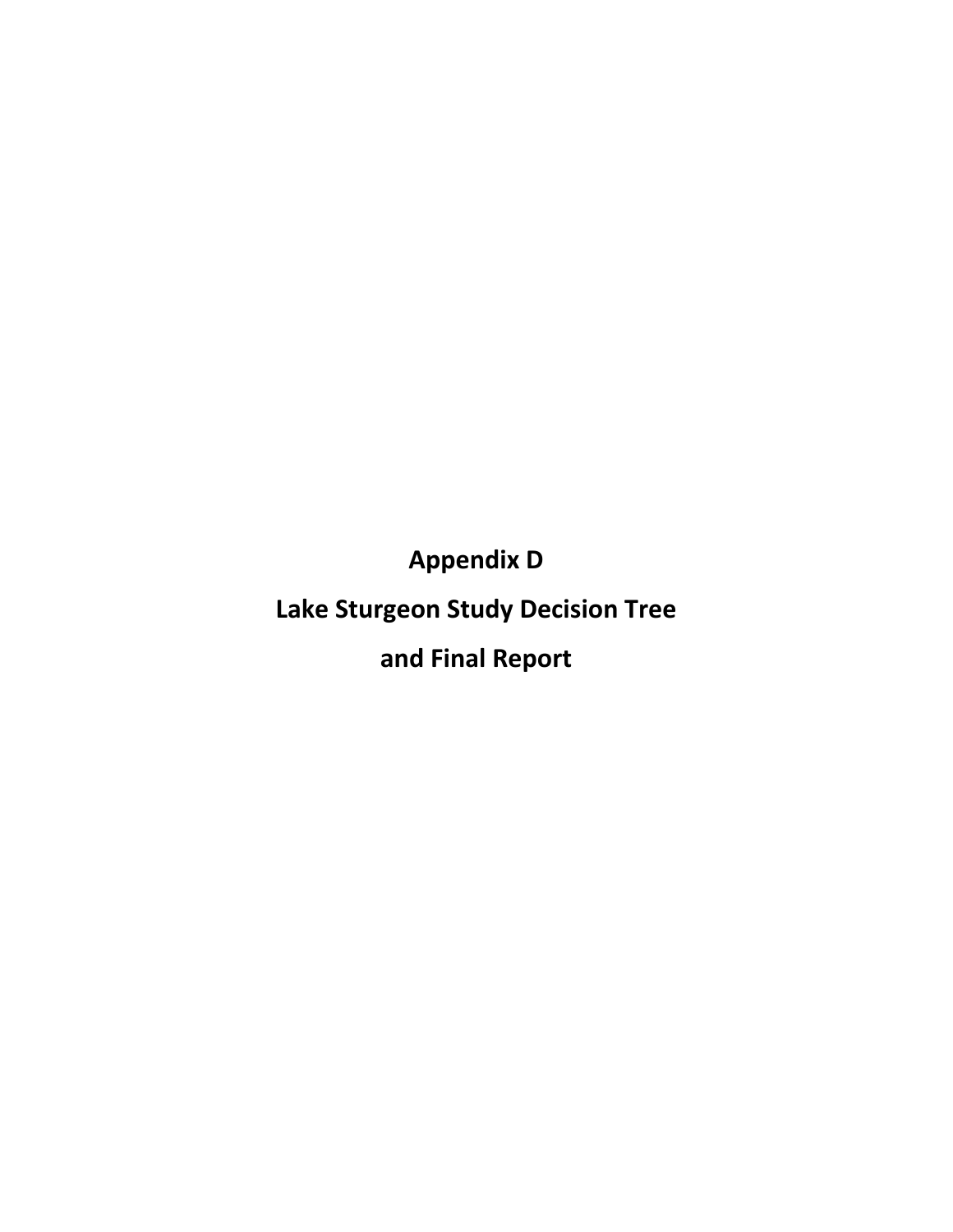### **Decision Tree for Sample Selection for Chemical Analysis**



b Blood samples will be selected from individuals with a range of egg concentrations (low, medium, high), if a range in egg concentrations is present.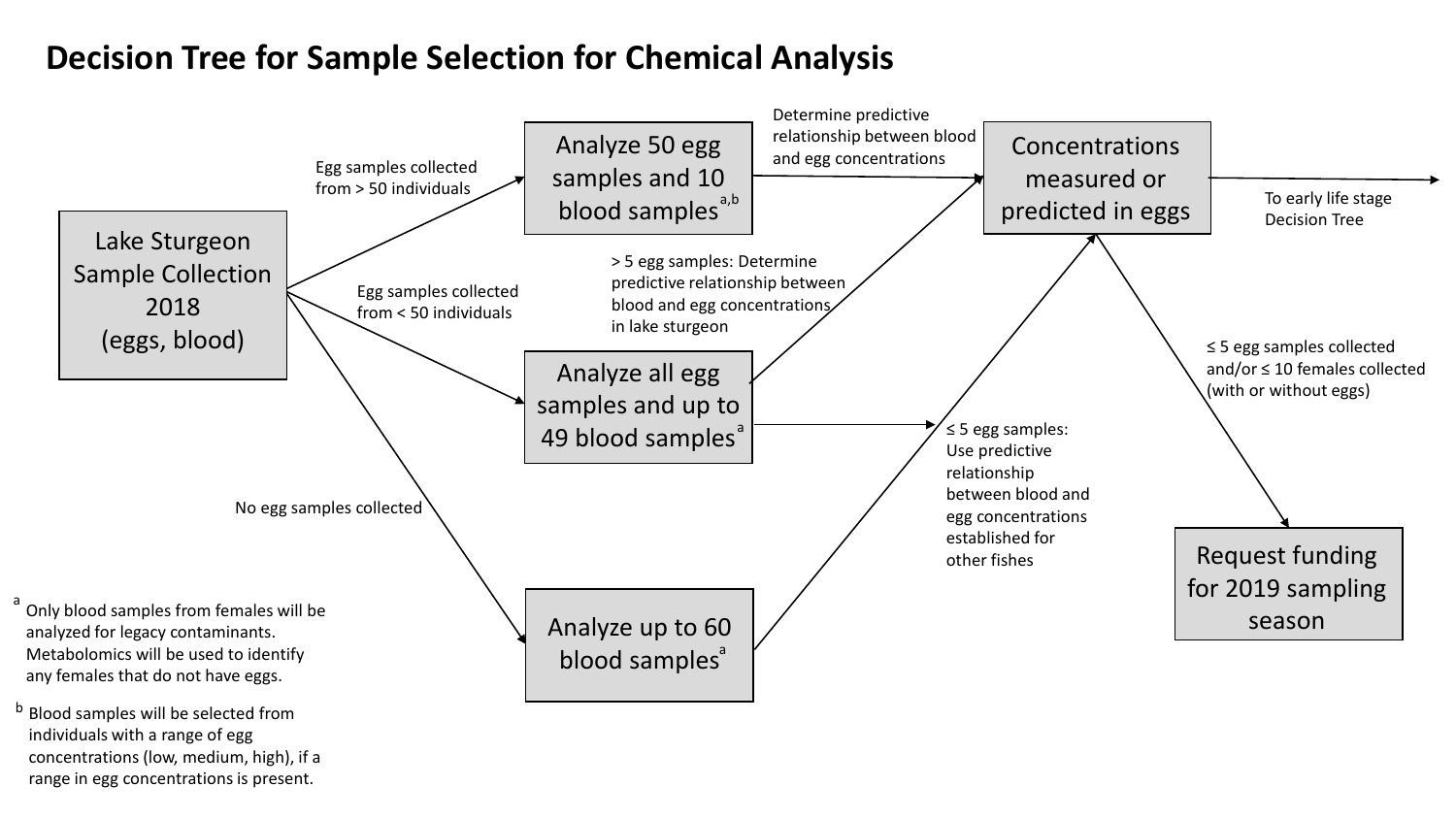## **Decision Tree for Assessment of Early Life Stages**



total toxicity, known differences in potency of different chemicals among species, and frequency of detection among individuals.

 $\epsilon$  Assessment only predicts mortality caused by exposure to chlorinated aromatic hydrocarbons (dioxins/furans and PCBs) and does not consider other contaminants (ex. metals, DDT, etc).

**Total Toxicity (ng of contaminants/g-egg)**

U.

ο,

 $\sigma_{o}$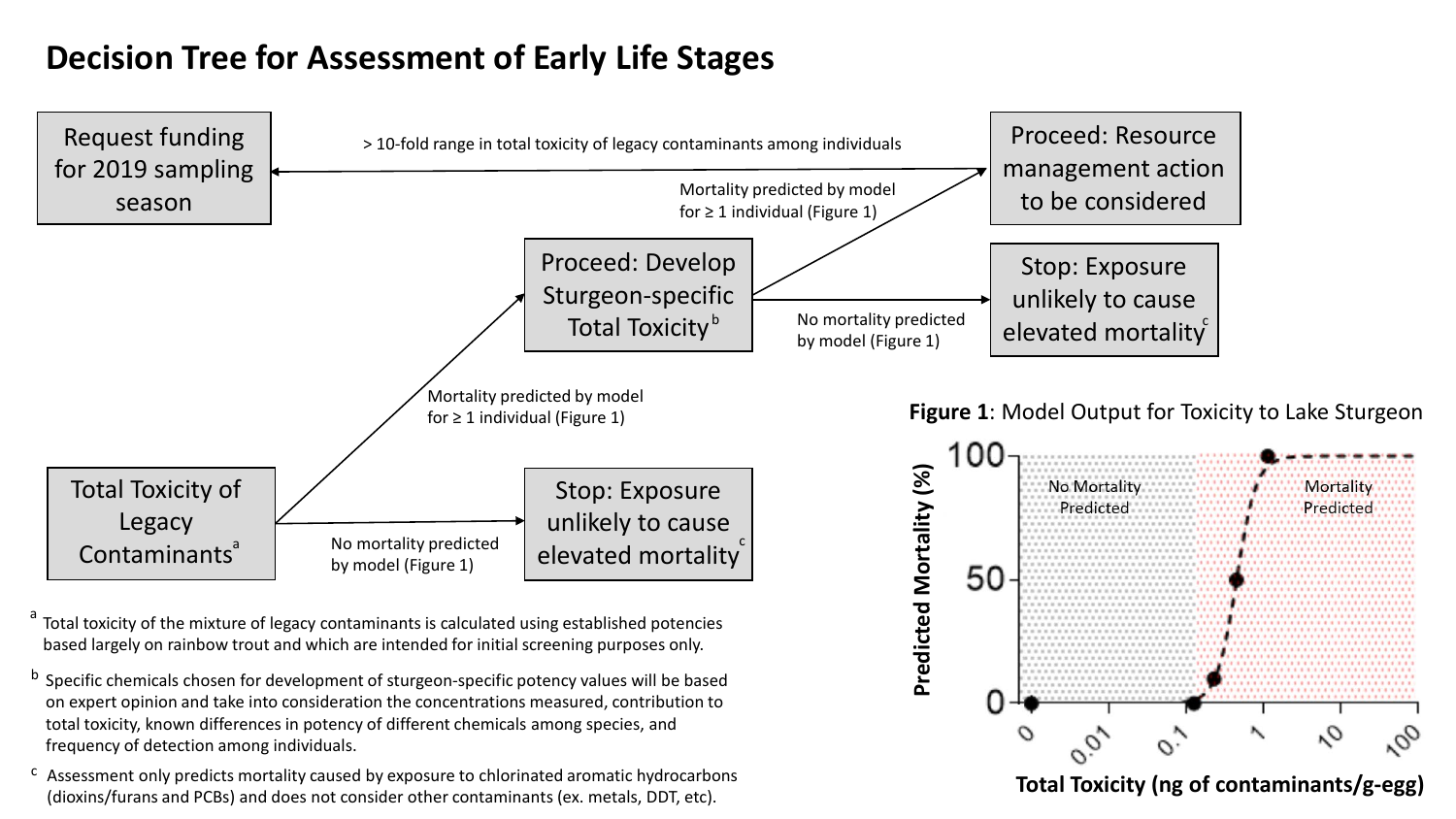### **Decision Tree for Assessment of Adults**



<sup>a</sup> Since metabolomics is an untargeted analysis that can measure thousands of metabolites it is not possible to develop concrete hypotheses at this time. Expert opinion will be used to interpret the data in order to make hypotheses and provide regulatory recommendations. Possible information derived from metabolomics include phenotypic sexing (even with no external sex characteristics), evidence of reproductive health or reproductive dysfunction, evidence of delayed maturation, and evidence of exposure to other chemicals of potential concern, such as polycyclic aromatic hydrocarbons, wastewater effluents, and others.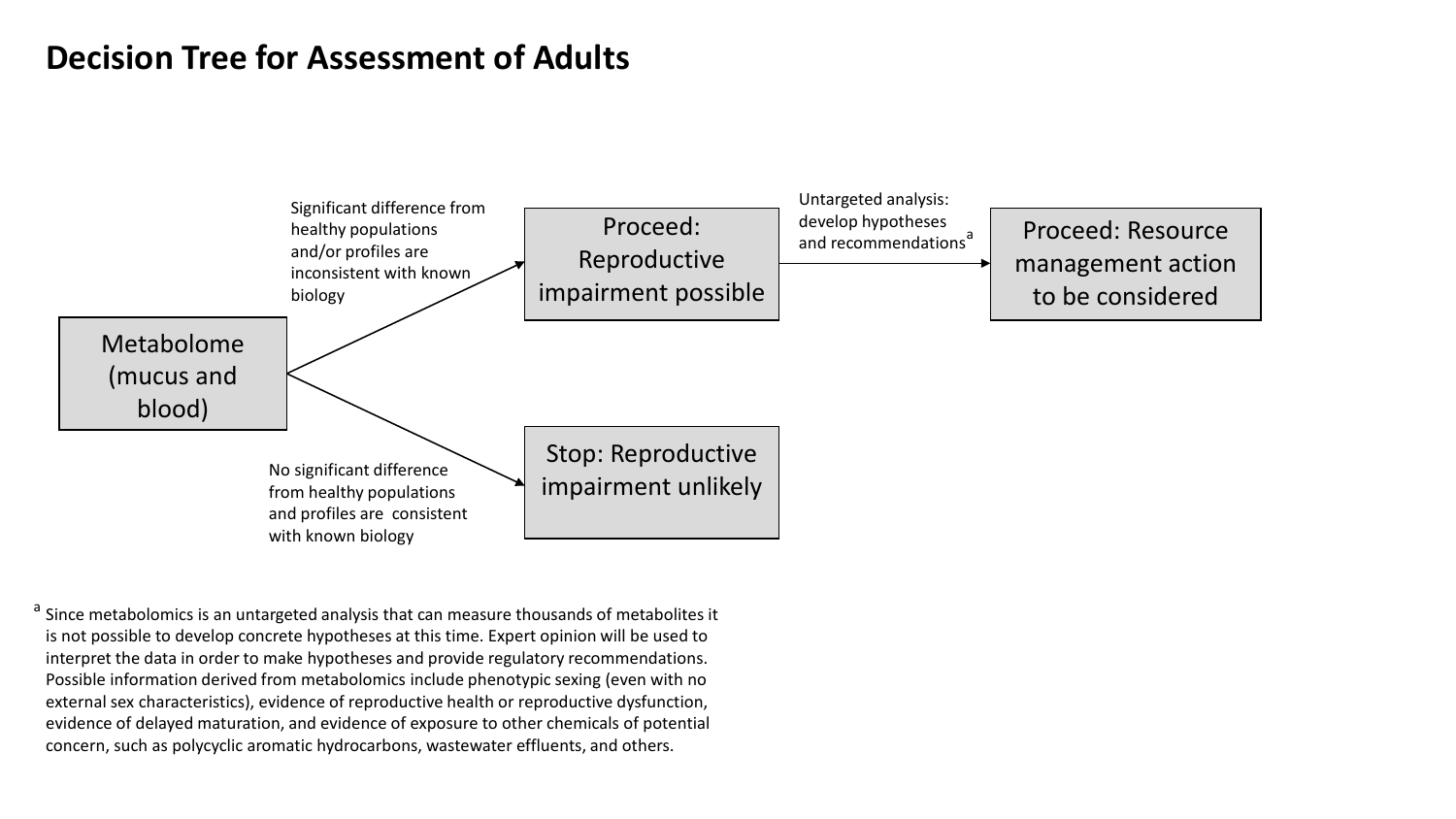### **Possible Scientifically Defensible Recommendations Resulting from this Research:**

- **1) No egg mortality predicted, no indications of reproductive impairment:** Recruitment failure is likely a result of factors unrelated to the Area of Concern.
- **2) Elevated egg mortality predicted, no indications of reproductive impairment:** Recruitment failure is likely a result of bioaccumulated legacy contaminants being maternally transferred to embryos.
- **3) No egg mortality predicted, indications of reproductive impairment:** Recruitment failure is likely a result of reduced reproductive potential of adults. Depending upon results of metabolomics, this reproductive impairment could be predicted to result from exposure to legacy contaminants, present day contaminants, or some other biotic or abiotic stressor. It is possible that results will suggest a delayed maturation and that healthy reproduction should occur in the future.
- **4) Elevated egg mortality predicted, indications of reproductive impairment:** Recruitment failure is likely a combined result of maternally transferred legacy contaminants and reduced reproductive potential of adults. Suggestive of severe, contaminant related pressures on recruitment in lake sturgeon.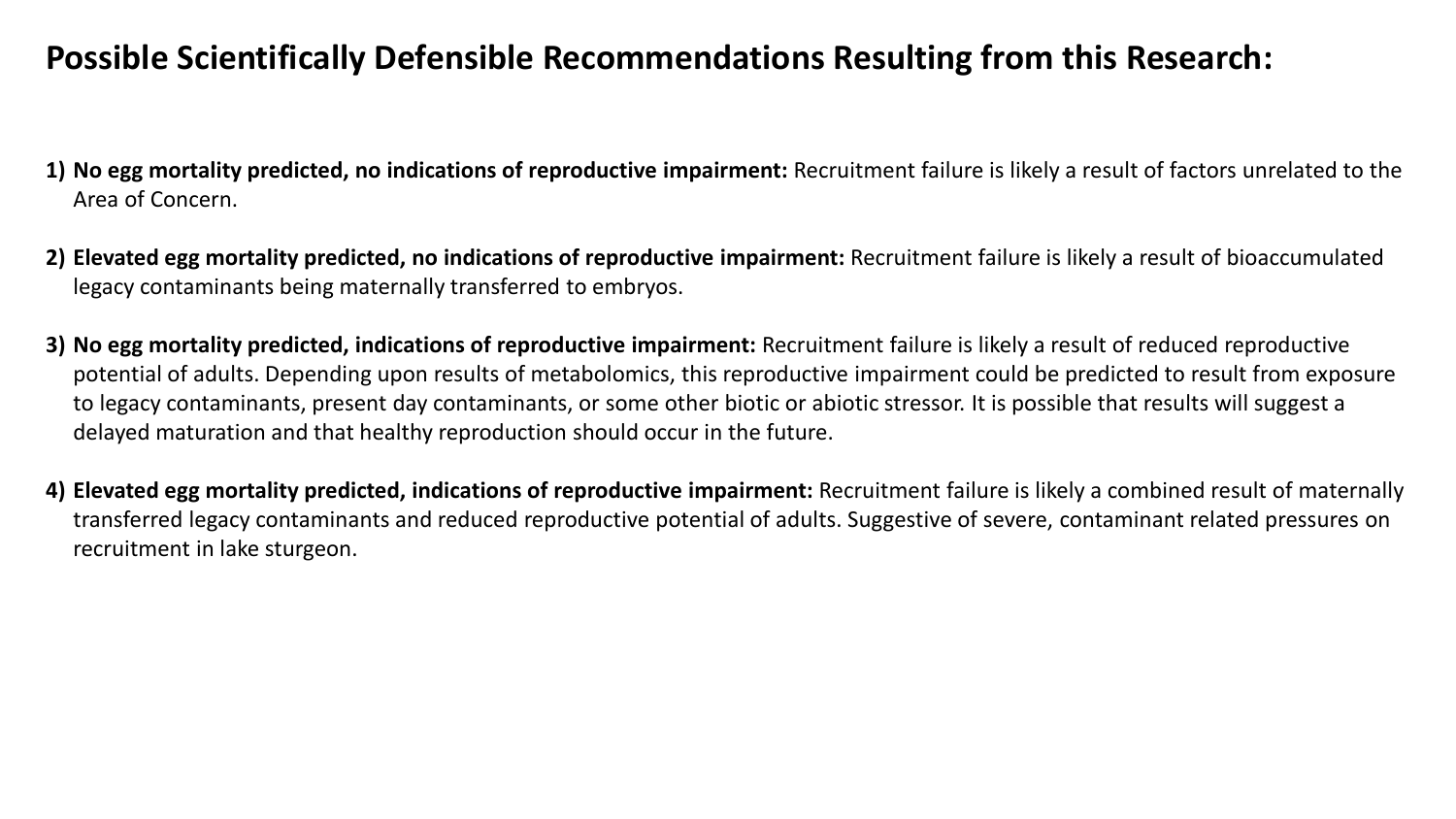### **Assessing whether maternal transfer of legacy dioxin-like chemicals is limiting lake sturgeon natural recruitment in the St. Louis River Area of Concern**

Report prepared by:

Jon A. Doering, National Research Council, Duluth, MN, USA

Address correspondence to [jad929@mail.usask.ca.](mailto:jad929@mail.usask.ca)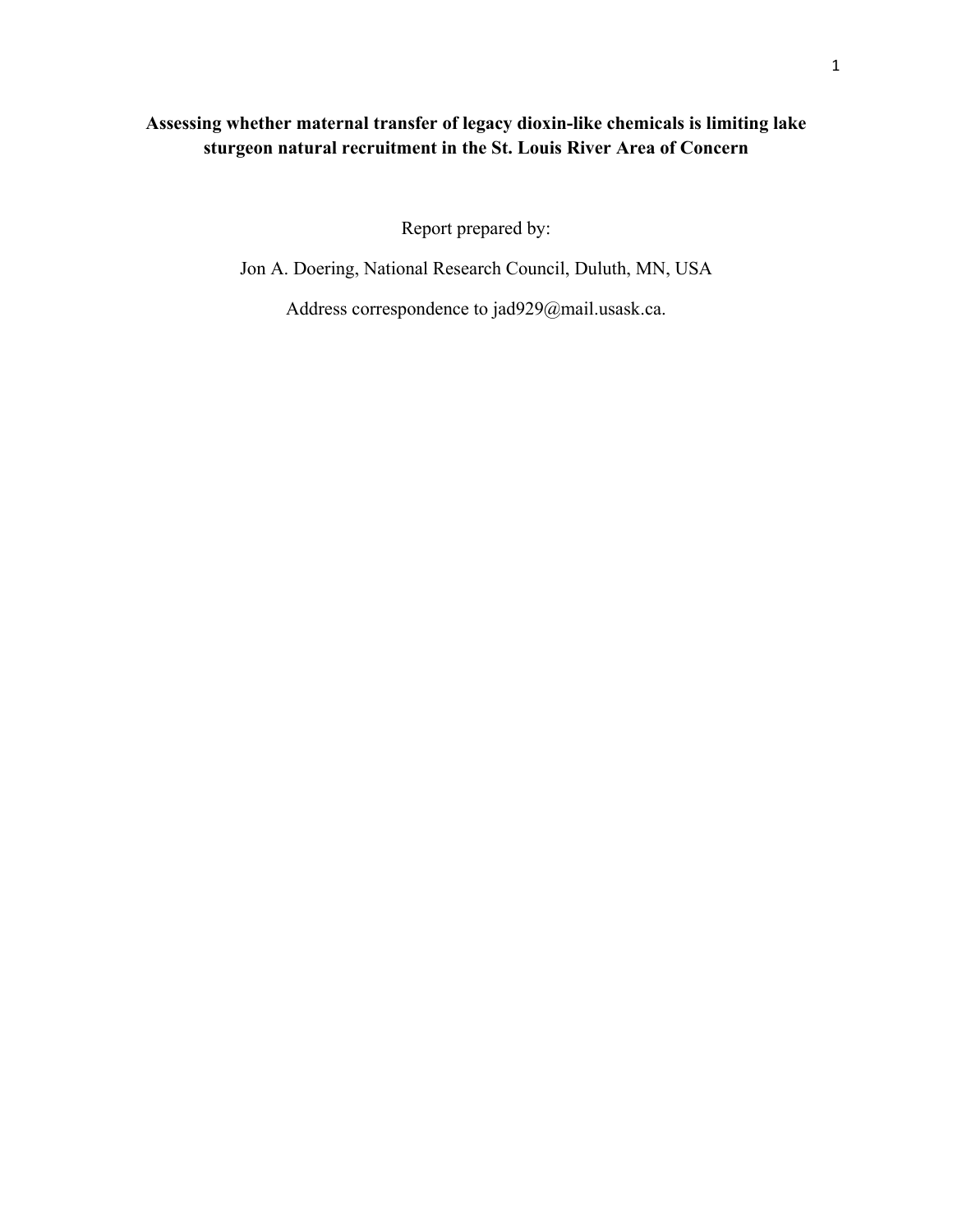**ABSTRACT:** The purpose of this research is to answer questions about whether impairment of natural recruitment of lake sturgeon (*Acipenser fulvescens*) in the St. Louis River (SLR) Area of Concern (AOC) could be related to exposure to and bioaccumulation of legacy contaminants, such as polychlorinated dibenzo-*p*-dioxins/furans (PCDD/Fs) and polychlorinated biphenyls (PCBs), which are collectively known as dioxin-like chemicals (DLCs). Lake sturgeon are identified as an indicator species with specific population targets linked to the removal of SLR-AOC Beneficial Use Impairment (BUI) 2: Degraded Fish and Wildlife Populations. Despite past efforts to recover SLR-AOC lake sturgeon populations via fingerling stocking, recruitment is not being observed at anticipated levels and is not trending towards BUI targets. Therefore, resource managers and fisheries experts working in the SLR-AOC have identified a need to assess potential factors limiting lake sturgeon recovery and determine whether limiting factors are influenced by legacy contamination. In particular, DLCs can accumulate in sturgeons and be maternal transferred to embryos leading to decreased survival of early life-stages. Therefore, samples of eggs were collected from SLR-AOC lake sturgeon using a combination of egg mats and releases from ripe females collected during the MN DNR 2017 to 2019 sturgeon spawning assessments. Additionally, plasma was collected from adult female, male, and immature individuals. Concentrations of the 15 dioxin-like PCDD/Fs and 4 dioxin-like PCBs were quantified in each sample. Toxic equivalents (TEQs) in eggs and plasma were calculated using World Health Organization (WHO) toxic equivalency factors (TEFs) for fish and predicted lake sturgeon-specific TEFs developed from a quantitative adverse outcome pathway (qAOP) model. The calculated TEQs for eggs were compared to lake sturgeon mortality curves and TEQs for plasma were compared to a predicted effect threshold for adults. These comparisons determined that bioaccumulation and maternal transfer of DLCs is below levels that would be expected to cause any known toxicities in lake sturgeon. This evidence suggests that legacy contamination of DLCs is unlikely to be a factor in recruitment failure and provides support for other hypothesized drivers, possibly unrelated to the SLR-AOC.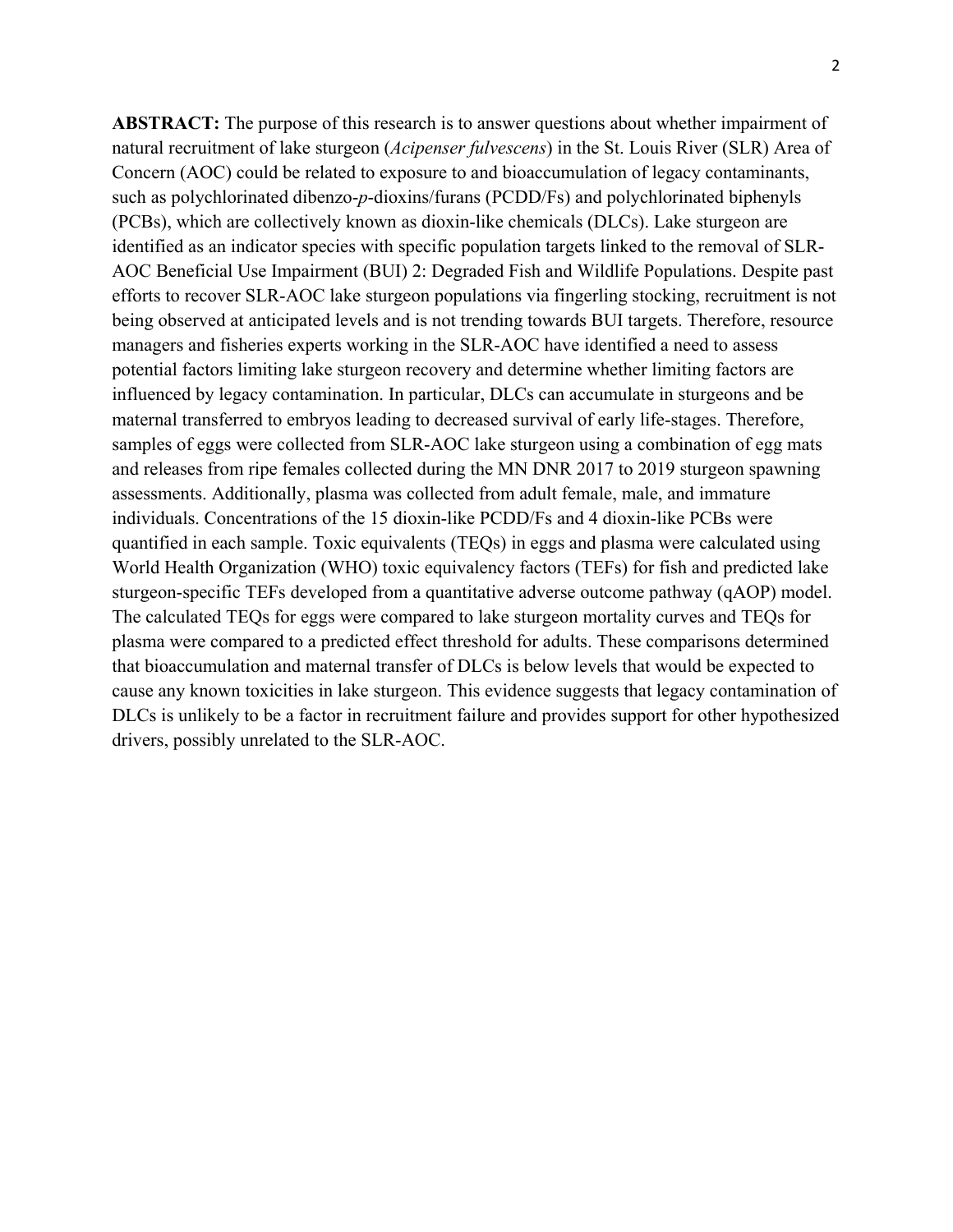#### **INTRODUCTION**

Historical municipal and industrial waste disposal and improper land-use practices before the onset of modern environmental protection laws have created a complex set of issues in the St. Louis River (SLR), a tributary of Lake Superior situated in Minnesota and Wisconsin. In 1987 the SLR was identified as a Great Lakes Area of Concern (AOC), leading to development of a comprehensive remedial action plan (RAP) to restore all beneficial use impairments (BUIs), including BUI-2: degraded fish and wildlife populations (EPA, 2020). As part of removal of BUI-2, lake sturgeon (*Acipenser fulvescens*) were identified as an indicator species with specific population targets (EPA, 2020). The population of lake sturgeon in the SLR were considered extirpated in the early 1900's due to a combination of habitat degradation, impaired water quality, and overharvest (Auer, 1996; Schram et al., 1999). Beginning in 1983, a restoration stocking program was initiated by the Minnesota Department of Natural Resources (MNDNR) and Wisconsin Department of Natural Resources (WDNR) to support recovery of the SLR lake sturgeon population in conjunction with restoration of spawning habitat, improved water quality through treating domestic and industrial effluent, and reduced exploitation through conservative fishing regulations (Schram et al., 1999). Fry and fingerling lake sturgeon from the Wolf River of the Lake Michigan watershed were stocked into the SLR from 1983 to 1994 and from the Sturgeon River of the Lake Superior watershed from 1998 to 2000 (Estep et al., 2020; Schram et al., 1999). In total, 781,000 fry and 142,180 fingerling lake sturgeon were stocked into the SLR (Estep et al., 2020). However, more than 30 years since the first fish were stocked, recruitment is not trending towards BUI-2 targets (SLR-AOC Fish Tech Team, personal communication). As a result, resource managers and fisheries experts working in the SLR-AOC have identified a need to assess potential factors that could be limiting lake sturgeon recovery.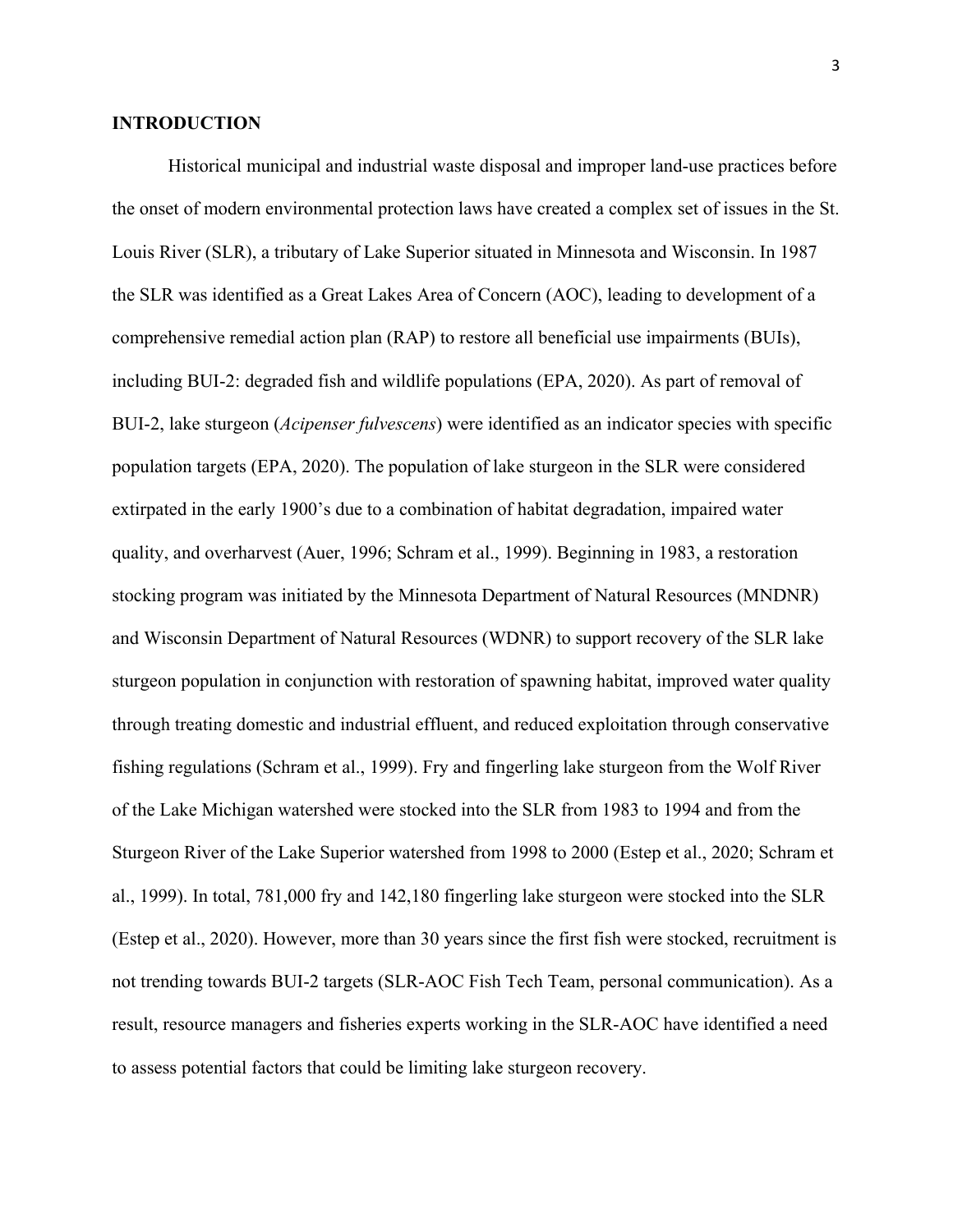Legacy contaminants could be one factor limited lake sturgeon natural recruitment in the SLR-AOC. Elevated levels of sediment-associated legacy contaminants have been documented in the SLR-AOC, including complex mixtures of polychlorinated biphenyl (PCB), polychlorinated dibenzo-*p*-dioxin (PCDD), and polychlorinated dibenzofuran (PCDF) congeners (Crane & MacDonald, 2003). A total of 12 PCBs, 7 PCDDs, and 10 PCDFs are collectively known as dioxin-like chemicals (DLCs) and have the greatest toxicity to wildlife due to their planar structure which allows them to bind with relatively great affinity to the aryl hydrocarbon receptor (AHR) (Denison & Nagy, 2003). The AHR is a ligand-activated transcription factor that regulates a range of physiological processes in vertebrates and whose dysregulation can cause adverse biological effects, including wasting syndrome, hepatotoxicity, immune suppression, impaired endocrinology, carcinogenesis, developmental deformities, and early life mortality (Elonen et al., 1998; Giesy et al., 2002; King-Heiden et al., 2012; Spitsbergen et al., 1986, Walter et al., 2000). DLCs can bioaccumulate in wildlife, undergo biomagnification through trophic levels, and be maternally transferred to embryos (Lohmann & Jones, 1998; Opperhuizen & Sijim, 1990). Lake sturgeon are uniquely susceptible to bioaccumulation of DLCs because they live in close association with sediments where these contaminants are most persistent and feed primarily on benthic organisms (Hochleithner & Gessner, 2001). Additionally, lake sturgeon are extremely long-lived (>100 years), do not spawn until late in life (12 to 27 years), and then only spawn intermittently (every 2 to 6 years). These attributes of lake sturgeon also mean that embryos have increased likelihood of being exposed to elevated concentrations of bioaccumulated DLCs via maternal transfer which might cause increased early life mortality.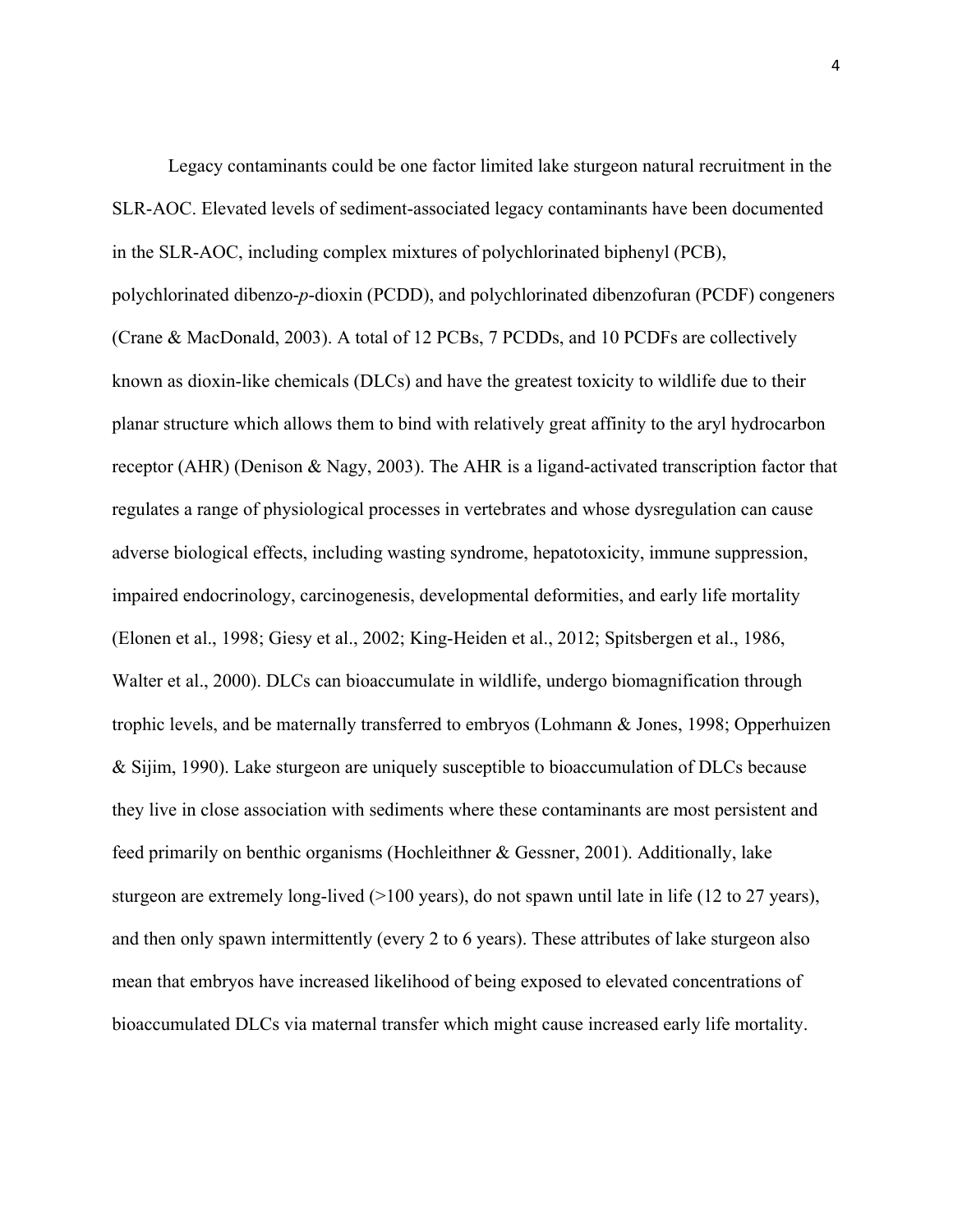The objective of the present study was to assess whether maternal transfer of legacy DLCs could be limiting lake sturgeon natural recruitment in the SLR-AOC. Assessments of ecological risk posed by complex environmental mixtures of PCB, PCDD, and PCDF congeners are performed using the TCDD-equivalency factor (TEF) approach (Van den Berg et al., 1998). TEFs are order of magnitude consensus values for the potency of a DLC congener relative to the prototypical reference congener, 2,3,7,8-tetrachlorodibenzo-*p*-dioxin (2,3,7,8-TCDD), which can be used in combination with tissue residue measurements to calculate TCDD-equivalents (TEQs) of a mixture of DLCs in terms of potency equivalents to 2,3,7,8-TCDD (Van den Berg et al. 1998). Fish TEFs have been published by the World Health Organization (WHO) based entirely on results of early life toxicity assays with salmonids (Van den Berg et al. 1998). However, the potency of DLCs relative to 2,3,7,8-TCDD can differ by more than an order of magnitude among species which introduces significant uncertainty when interpreting species-specific risk (Eisner et al., 2016). Development of TEFs specific for lake sturgeon using traditional early life toxicity assays is largely impractical because performing these assays for a suite of DLCs would be expensive, time consuming, and require large numbers of this difficult to acquire species; in addition to challenges related to unique life history characteristics which make sturgeon difficult to use in early life toxicity assays (Tompsett et al., 2014). However, 21<sup>st</sup> century advances in predictive ecotoxicology have resulted in the development of mechanism-based biological models, known as quantitative adverse outcome pathways (qAOPs), capable of accurately predicting species-specific relative potencies for DLCs using only cell-based assays that do not require lethal samples (Doering et al., 2018). Therefore, the specific objectives of the present study were to calculate TEQs in eggs and plasma collected from SLR-AOC lake sturgeon using WHO TEFs for fish and predicted lake sturgeon-specific relative potencies. The calculated TEQs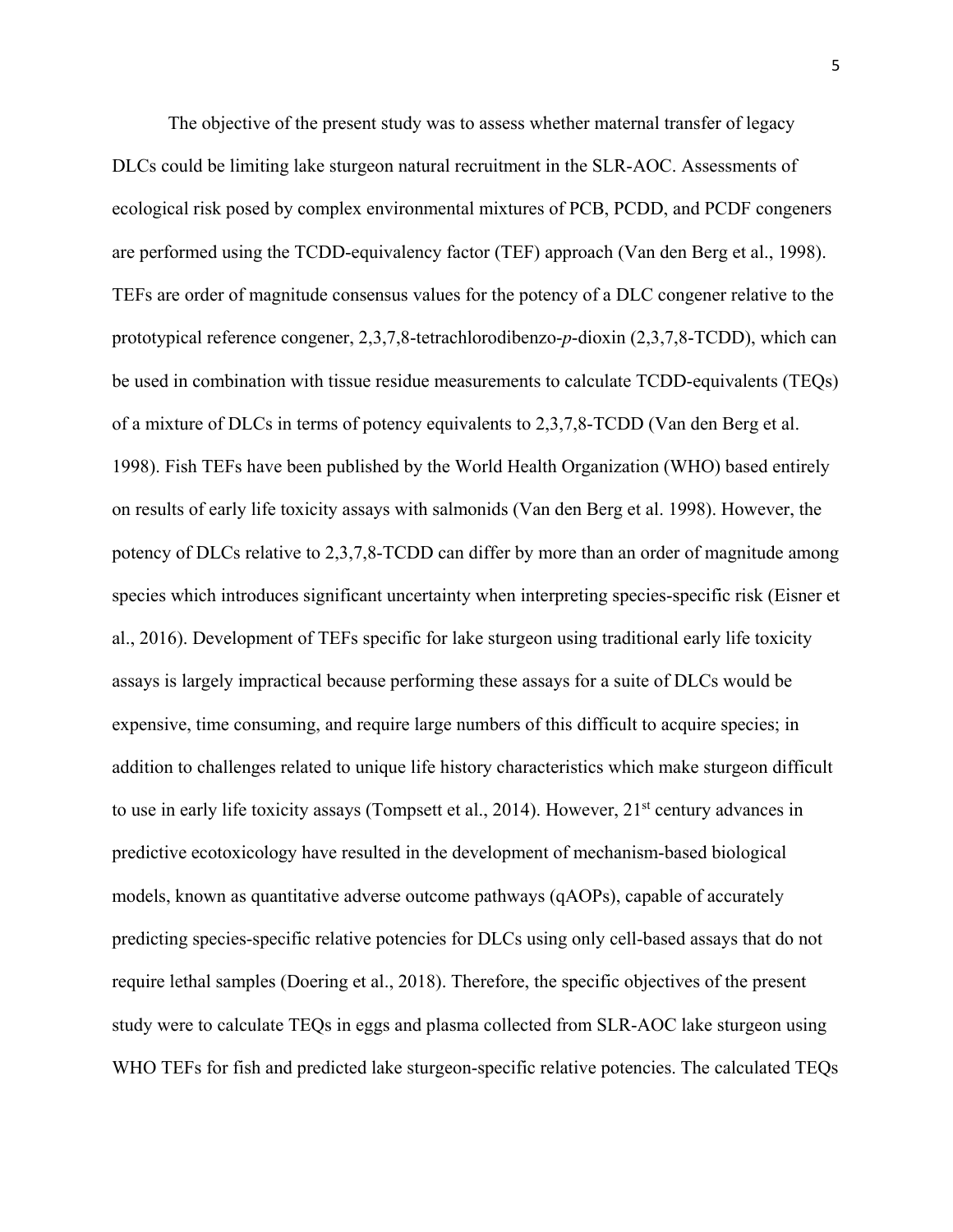could be compared to lake sturgeon mortality curves to determine whether maternal transfer would be expected to cause elevated early life mortality and potentially explain the observed recruitment failure.

#### **MATERIALS AND METHODS**

#### *Sample collection*

 Collection of lake sturgeon for sampling was performed as described previously (Estep et al., 2020). Briefly, lake sturgeon were captured in the SLR estuary between the Fond du Lac dam and Highway 23 in the springs of 2017, 2018, and 2019 during the sturgeon spawning season when water temperatures reach 8 to 10 °C. Lake sturgeon were captured via a combination of boat electrofishing, dip-netting, backpack electrofishing, and angling. All captured fish were measured for total length, girth, and weight. A small pelvic fin clip was taken from each captured lake sturgeon for genetic stock identification as reported previously (Estep et al., 2020). The sex of each individual was determined visually using manual extrusion of gametes. From each female, a sample of the extruded oocytes were collected and transported on dry ice before being stored at -80 °C until analyzed. Approximately 6 mL of blood was collected from each individual through the caudal vein using a 21 G, 1" needle, attached to a 6 mL heparinized vacutainer. Blood was transported on wet ice before being centrifuged at 1750 g for 10 min at 10 °C to separate plasma. Plasma was stored at -80 °C until analyzed.

#### *Exposure assessment*

Concentrations of the selected dioxin-like PCDDs, PCDFs, and PCBs were measured in eggs and plasma collected from SLR-AOC lake sturgeon by use of high-resolution isotope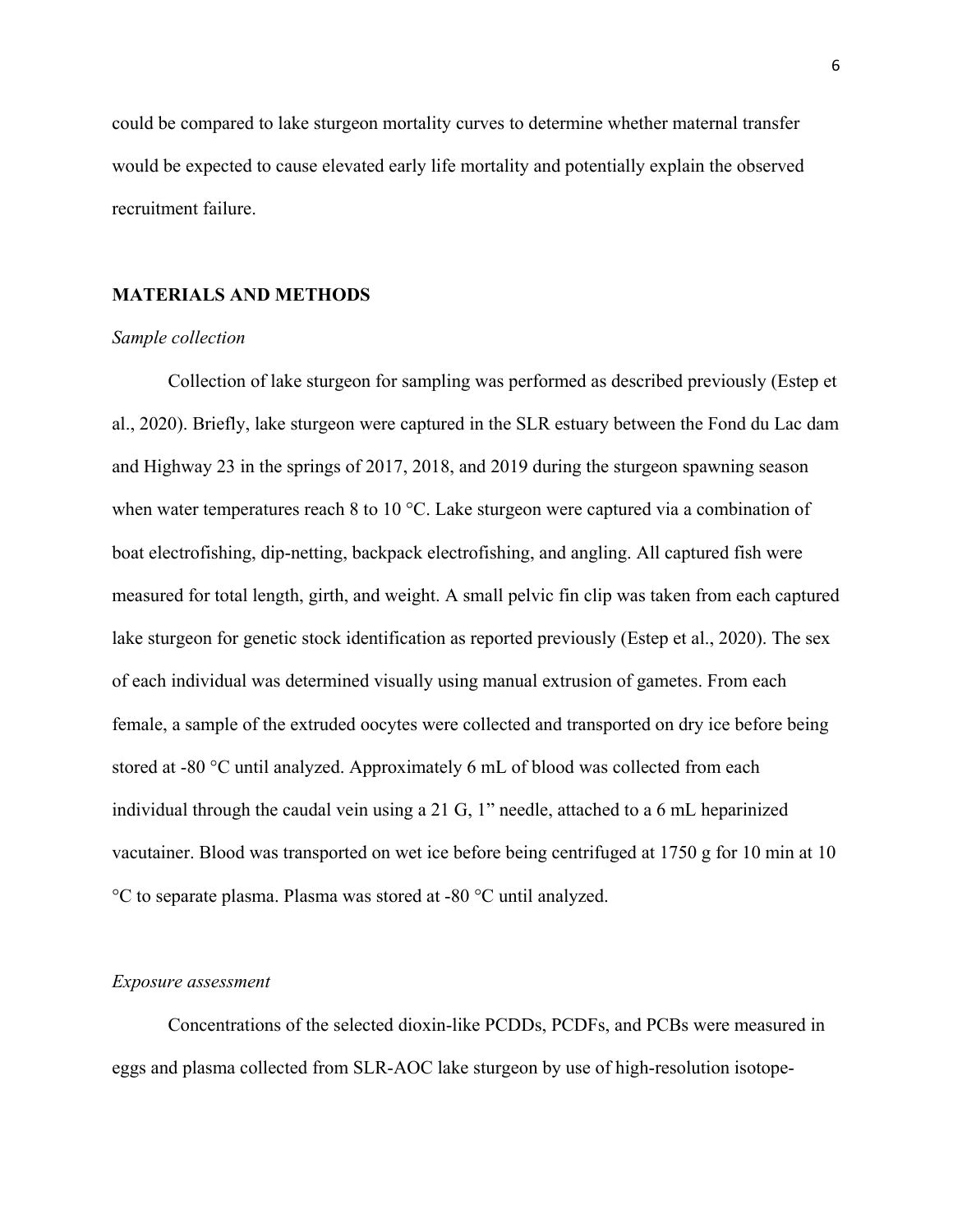dilution mass spectrometry (HRMS) according to Methods 1668A and 1613B. Total lipid content (as % wet weight) was measured by use of the microgravimetric of Radin method. Lipid content was used for lipid normalization in order to directly compare concentrations of selected dioxin-like PCDDs, PCDFs, and PCBs between eggs and plasma, which differ significantly in lipid content. Lipid normalization was performed by dividing the chemical concentration of the sample by the total lipid content of the sample.

#### *Hazard assessment and risk characterization*

Measured concentrations of the selected dioxin-like PCDDs, PCDFs, and PCBs in eggs and plasma of SLR-AOC lake sturgeon were multiplied by WHO TEFs or lake sturgeon-specific TEFs predicted using the qAOP for each chemical in each sample (Table 1). The qAOP was developed and previously validated for application to lake sturgeon and is known to produce accurate predictions for this species (Doering et al., 2018). Predictions were based on lake sturgeon AHR function reported previously (Doering et al., 2015). In cases where the selected dioxin-like PCDD, PCDF, or PCB were not detected in the sample, each TEF was multiplied by the detection limit (as reported) to produce the most conservative estimate of possible exposure. Previously published concentrations of the selected dioxin-like PCDDs, PCDFs, and PCBs in eggs from lake sturgeon from a known healthy population (Tillitt et al., 2017) were also multiplied by WHO TEFs (Van den Berg et al., 1998) or lake sturgeon-specific TEFs predicted using the qAOP to act as a reference. The toxicity of each chemical in each sample were summed to produce TEQs in terms of potency of the mixture relative to 2,3,7,8-TCDD for each sample using both sets of TEFs. The TEQs in eggs were compared to the predicted toxicity curve of 2,3,7,8-TCDD for lake sturgeon predicted using the qAOP (Doering et al., 2018) and effect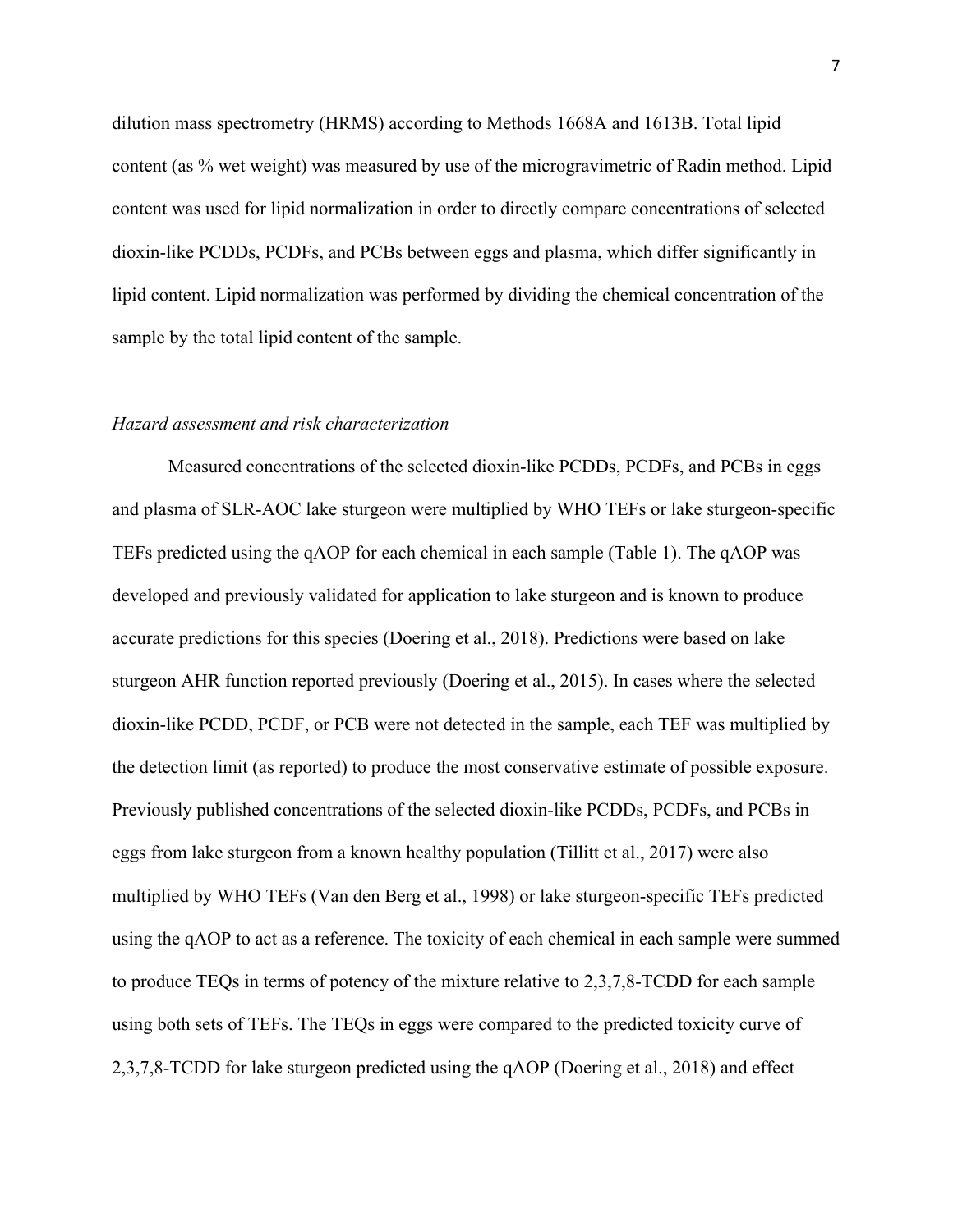concentrations for 2,3,7,8-TCDD in limited toxicity assays performed with lake sturgeon (Tillitt et al., 2017). The qAOP uses not lipid normalized egg TEQs and therefore lipid normalized values were not used for these comparisons.

#### **RESULTS AND DISCUSSION**

 The objective of the present study was to assess whether maternal transfer of legacy DLCs could be limiting lake sturgeon natural recruitment in the SLR-AOC. To assess maternal transfer of bioaccumulated DLCs to embryos, eggs were collected for chemical analysis from 1 female lake sturgeon from the SLR-AOC in 2017, 3 females in 2018, and 3 females in 2019. DLCs were detected in eggs collected from all 7 female lake sturgeon caught in the SLR-AOC (Table 2). The detected DLCs were predominantly PCDFs and PCBs, with 2,3,7,8-TCDD and 1,2,3,4,6,7,8-heptachlorodibenzo-*p*-dioxin (1,2,3,4,6,7,8-HCDD) being the only 2 detected PCDDs, and only in 1 of the egg samples (Table 2). The most frequently detected DLCs in SLR-AOC lake sturgeon eggs were 2,3,7,8-tetrachlorodibenzofuran (2,3,7,8-TCDF), 1,2,3,6,7,8 hexachlorodibenzofuran (1,2,3,6,7,8-HCDF), 3,3',4,4'-tetrachlorobiphenyl (PCB 77), and 3,3',4,4',5-pentachlorobiphenyl (PCB 126) (Table 2). The DLC with the overall greatest measured concentration in SLR-AOC lake sturgeon eggs was PCB 126, however PCB 77 was the DLC with the greatest measured concentration in 4 of the 7 egg samples (Table 2).

To assess possible toxicities of exposure to maternally transferred DLCs, TEQs were calculated using both WHO TEFs for fish and lake sturgeon-specific TEFs predicted using the qAOP. TEQs in SLR-AOC lake sturgeon eggs ranged from 2.9 to 9.0 pg of 2,3,7,8-TCDD/g of egg using WHO TEFs and from 10.3 to 76.8 pg of 2,3,7,8-TCDD/g of egg using lake sturgeon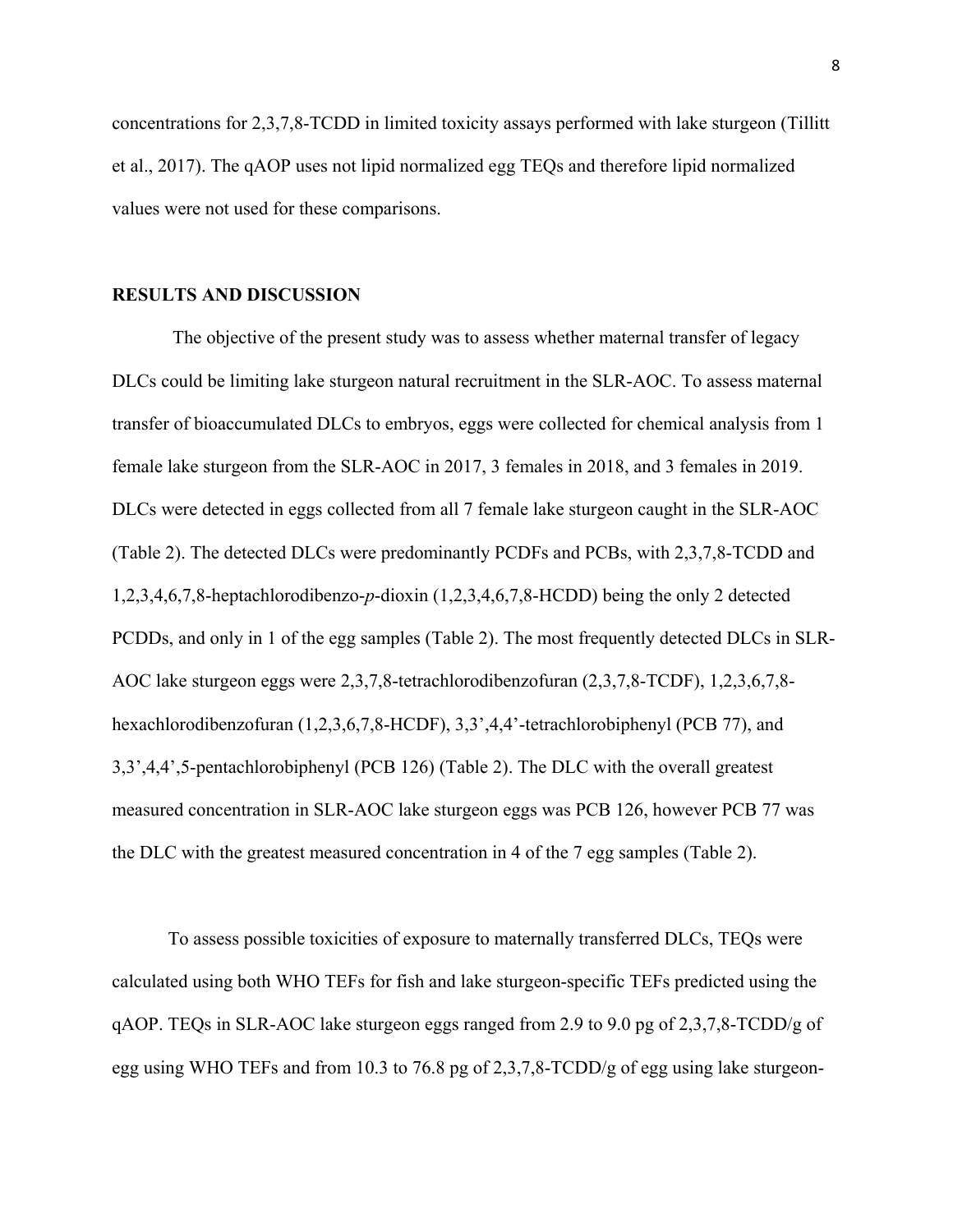specific TEFs (Table 3). Most of the TEQs calculated for eggs from SLR-AOC lake sturgeon using either set of TEFs were greater than TEQs calculated for eggs from lake sturgeon from a healthy reference population (Figure 1). For most of the egg samples from SLR-AOC lake sturgeon, the greatest contributor to the TEQs using WHO TEFs was 1,2,3,6,7,8-HCDF, while using lake sturgeon-specific TEFs the greatest contributors to the TEQs were 1,2,3,6,7,8-HCDF, PCB 126, and 2,3,7,8-TCDF (Table 1; Table 2). The TEQs calculated using lake sturgeonspecific TEFs were on average 5-fold greater than TEQs calculated using WHO TEFs (Table 3). The greater TEQs using lake sturgeon-specific TEFs is driven heavily by increased potency of PCB 126 and 2,3,7,8-TCDF. These differences illustrate how using WHO TEFs as is standard in risks assessments for DLCs could lead to underestimation of risk in some cases and for certain species, as has been suggested previously (Doering et al., 2014; Eisner et al., 2016).

Early life toxicities of exposure to DLCs in fishes is well established and great differences in sensitivity are known to exist (Doering et al., 2013). The sensitivity of lake sturgeon has previously been assessed using predictive methods and in embryo toxicity assays (Doering et al., 2015; 2018; Tillitt et al., 2017). These studies have demonstrated lake sturgeon to be a moderately sensitive species with a 50% lethal dose (LD50) of 2,3,7,8-TCDD of 610 pg/gegg and the no observed effect level (LOEL) is  $360 \frac{\text{pg}}{\text{g-egg}}$  (Tillitt et al., 2017). Based on these studies, the lake sturgeon is approximately 10-fold less sensitive than the most sensitive known species of fish, the lake trout (*Salvelinus namaycush*) (Doering et al., 2013). In eggs from SLR-AOC lake sturgeon, TEQs calculated using either set of TEFs were all below levels predicted to cause any toxicities in early life stages based on predictive methods or embryo toxicity assays (Figure 1). Further, all TEQs were below known effect concentrations for sublethal endpoints in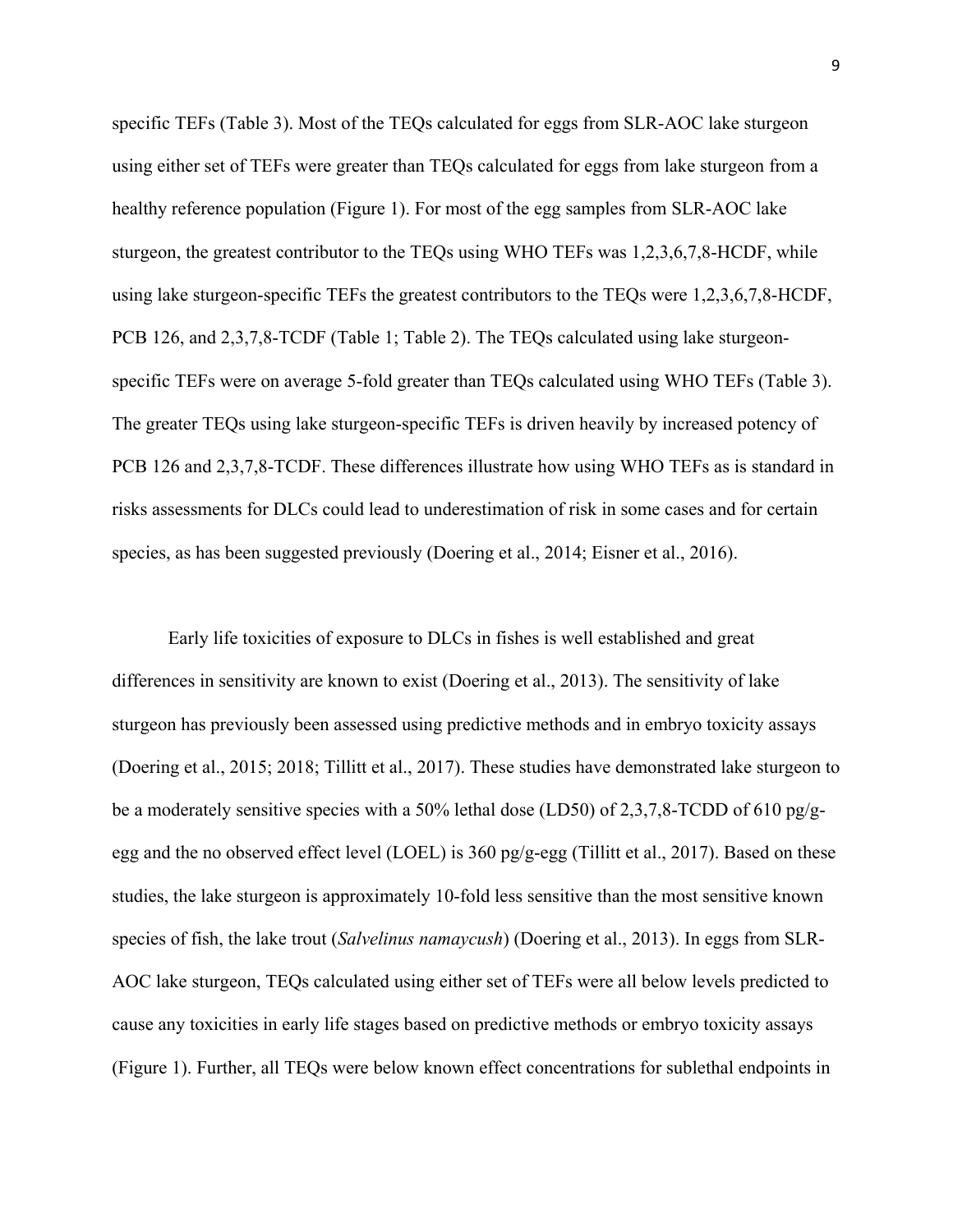lake sturgeon based on results of embryo toxicity assays, including effects on long-term growth, developmental anomalies, swim performance, or behavior (Figure 1). Therefore, the TEQs measured in eggs from SLR-AOC lake sturgeon in context with results of existing studies and predictions from the qAOP suggest that neither lethal nor sublethal adverse effects would be expected to occur in early life stages as a result of maternally transferred dioxin-like PCDDs, PCDFs, or PCBs.

Eggs from only 7 female SLR-AOC lake sturgeon were able to be collected for chemical analysis between 2017 and 2019. Therefore, to get a broader scope of possible exposure to and bioaccumulation of dioxin-like PCDDs, PCDFs, and PCBs among SLR-AOC lake sturgeon, plasma samples from females, males, and immature individuals were also collected for analysis. Plasma was not collected from any fish in 2017. In 2018, plasma was collected and analyzed from 1 female, 2 male, and 3 immature SLR-AOC lake sturgeon (Table 4-6). In 2019, plasma was collected and analyzed from 5 female and 7 immature SLR-AOC lake sturgeon (Table 4-6). As was the case with the eggs, the detected DLCs were predominantly PCDFs and PCBs, with PCDDs being detected in only 1 female caught in 2019 (Table 4) and 1 immature individual caught in 2019 (Table 6). The most frequently detected DLCs in plasma from female SLR-AOC lake sturgeon were 2,3,7,8-TCDF and 1,2,3,4,6,7,8-HCDF, but the DLC with the greatest measured concentration was 1,2,3,6,7,8-HCDF (Table 4). Three DLCs were detected in plasma from male SLR-AOC lake sturgeon, specifically 2,3,7,8-TCDF, 1,2,3,6,7,8-HCDF, and PCB 126; with PCB 126 having the greatest measured concentration in both males (Table 5). In common with female and male SLR-AOC lake sturgeon, the most frequently detected DLCs in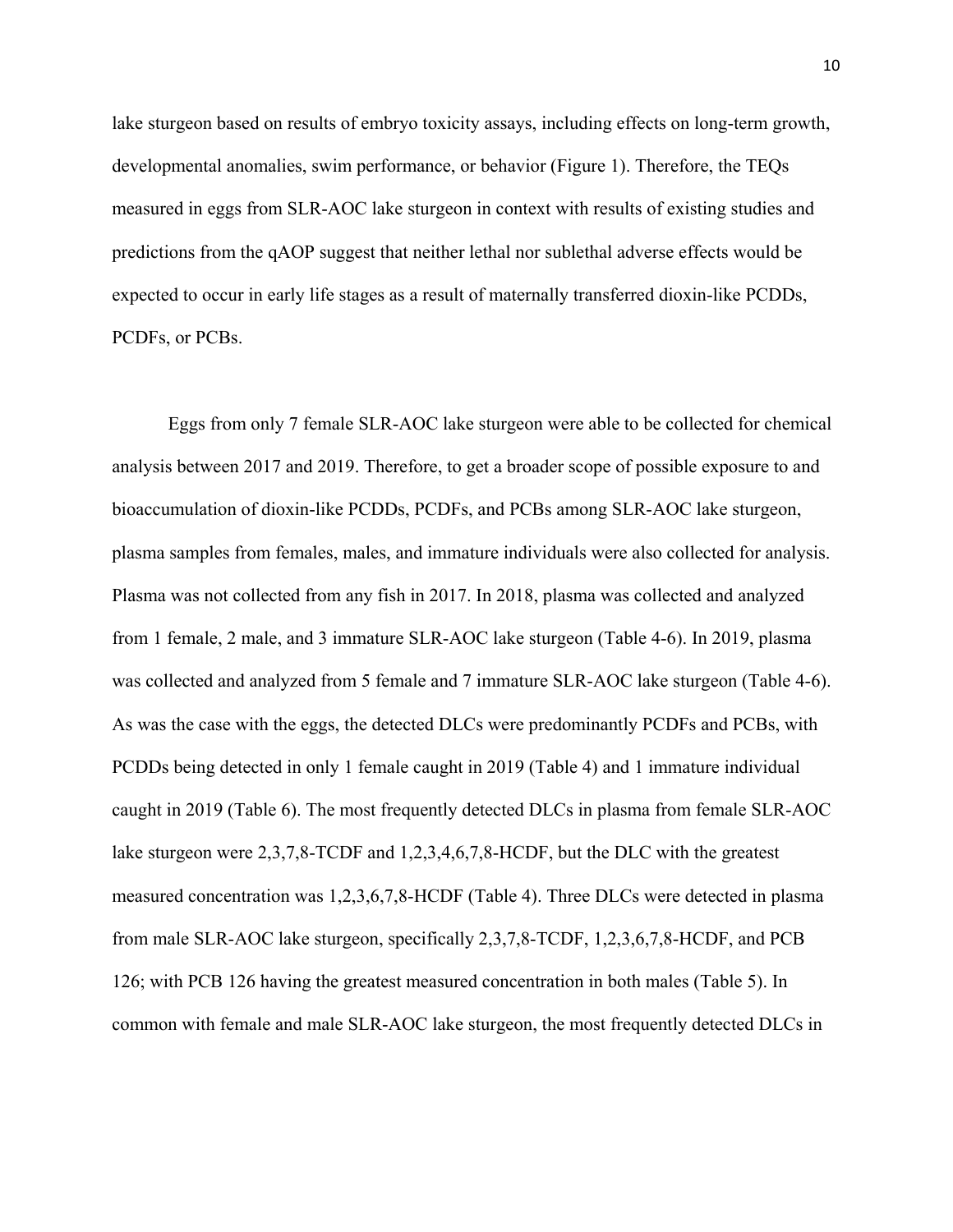plasma from immature individuals were 2,3,7,8-TCDF, 1,2,3,4,6,7,8-HCDF, and PCB 126; with PCB 126 having the greatest measured concentration (Table 6).

In common with eggs, TEQs for plasma were calculated using both WHO TEFs for fish and lake sturgeon-specific TEFs predicted using the qAOP. However, to directly compare TEQs between eggs and plasma, TEQs were calculated following lipid normalization for plasma (Table 7). Lipid normalization was subsequently performed on concentrations measured in eggs and lipid normalized TEQs calculated (Table 7). Lipid normalized TEQs in SLR-AOC lake sturgeon eggs ranging from 0.4 to 1.4 pg of 2,3,7,8-TCDD/g of egg using WHO TEFs and from 1.3 to 8.4 pg of 2,3,7,8-TCDD/g of egg using lake sturgeon-specific TEFs (Table 7). However, lipid normalized TEQs in SLR-AOC lake sturgeon plasma were greater than in eggs, with a range from 2.6 to 10.5 pg of 2,3,7,8-TCDD/g of plasma using WHO TEFs and from 10.7 to 29.3 pg of 2,3,7,8-TCDD/g of plasma using lake sturgeon-specific TEFs (Table 7). Again, the TEQs calculated using lake sturgeon-specific TEFs were greater and driven heavily by the increased potency of PCB 126 and 2,3,7,8-TCDF.

Less is known about toxicities of exposure to DLCs in adult fish and nothing is known about toxicities in adult lake sturgeon. However, long-term exposure studies to environmentally relevant concentrations of DLCs in rainbow trout (*Oncorhynchus mykiss*) have shown the potential for toxicities in adult fishes, including decreased survival, altered behavior, and impaired reproduction (Giesy et al., 2002). These toxicities in adults were shown to begin to occur at body burdens that result in maternal transfer of doses that cause toxicities in early life stages (Giesy et al., 2002). Using this knowledge, a plasma TEQ (lipid normalized) that is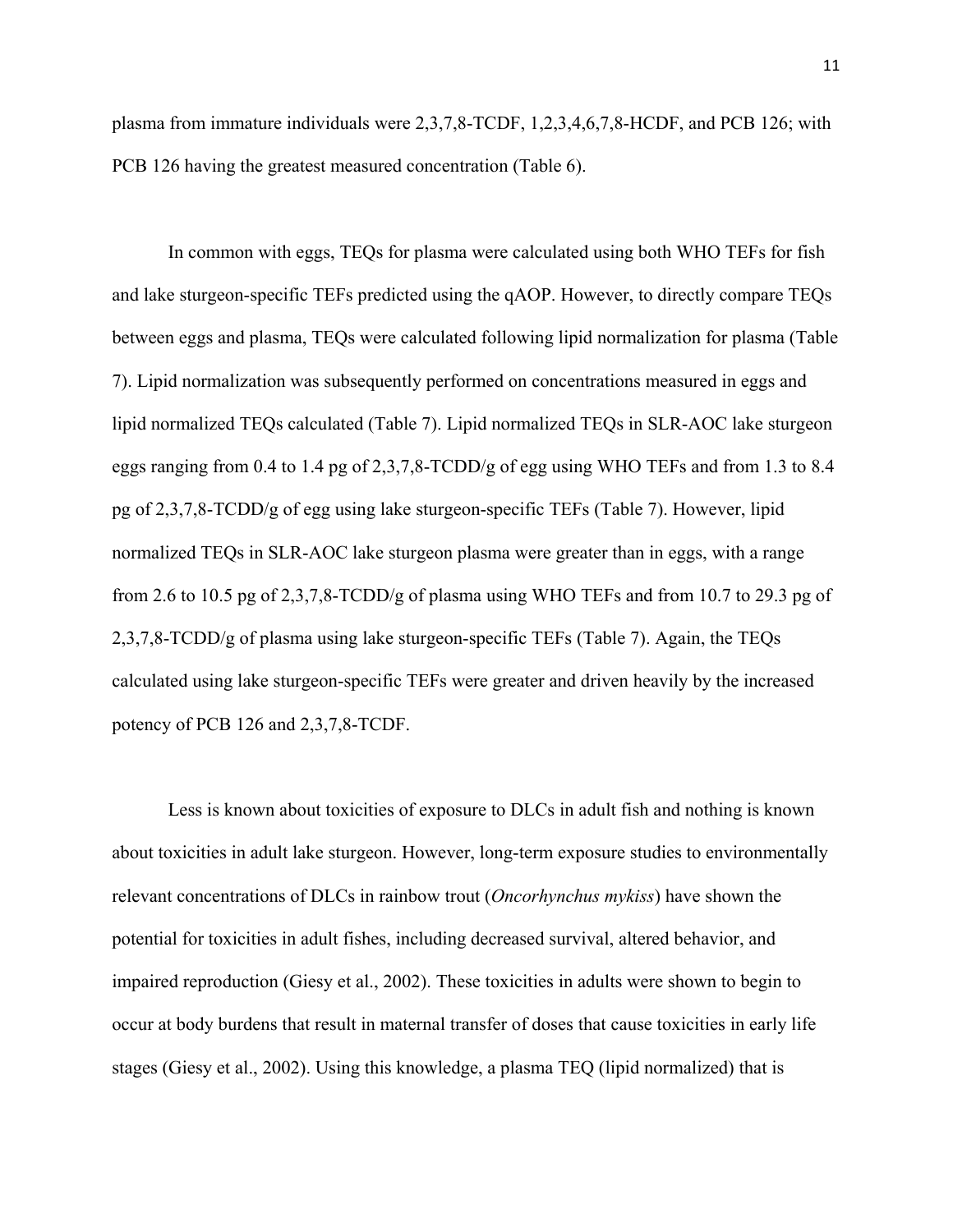predicted to represent a threshold for sublethal or lethal effects in adult lake sturgeon was predicted by converting the embryo TEQ for threshold for effects to the plasma TEQ. This was done by dividing the embryo effect threshold of 360 pg TCDD/g-egg (Tillet et al., 2017) by the average egg lipid content (8.3%) (Table 2) allowing extrapolation across tissues. This results in a predicted lipid normalized TEQ effect threshold for sublethal or lethal effects on adults of 43 pg TCDD/g of tissue. The TEQs calculated in plasma from SLR-AOC lake sturgeon ranged from 2.6 to 10.5 pg of 2,3,7,8-TCDD/g of plasma using WHO TEFs and from 10.7 to 28.5 pg of 2,3,7,8-TCDD/g of plasma using lake sturgeon-specific TEFs (Table 7). All these TEQs measured in plasma from adult SLR-AOC lake sturgeon are below the predicted effect threshold of 43 pg TCDD/g of plasma which suggests that neither lethal nor sublethal adverse effects would be expected to occur in female, male, or immature adult individuals as a result of bioaccumulated dioxin-like PCDDs, PCDFs, or PCBs.

In conclusion, the present study demonstrates that SLR-AOC lake sturgeon are bioaccumulating dioxin-like PCDDs, PCDFs, and PCBs to levels greater than at a reference site, but concentrations being maternally transferred to embryos are well below concentrations known to cause any lethal or sublethal toxicities in this species. Additionally, TEQs measured in plasma from adult SLR-AOC lake sturgeon also suggest that neither lethal nor sublethal adverse effects would be expected to occur in adult female, male, or immature individuals. Therefore, these results support that bioaccumulated or maternally transferred DLCs are unlikely to be a contributing factor to the recruitment failure of lake sturgeon in the SLR-AOC. As a result, other limiting factors that could cause the observed recruitment failure should be assessed, such as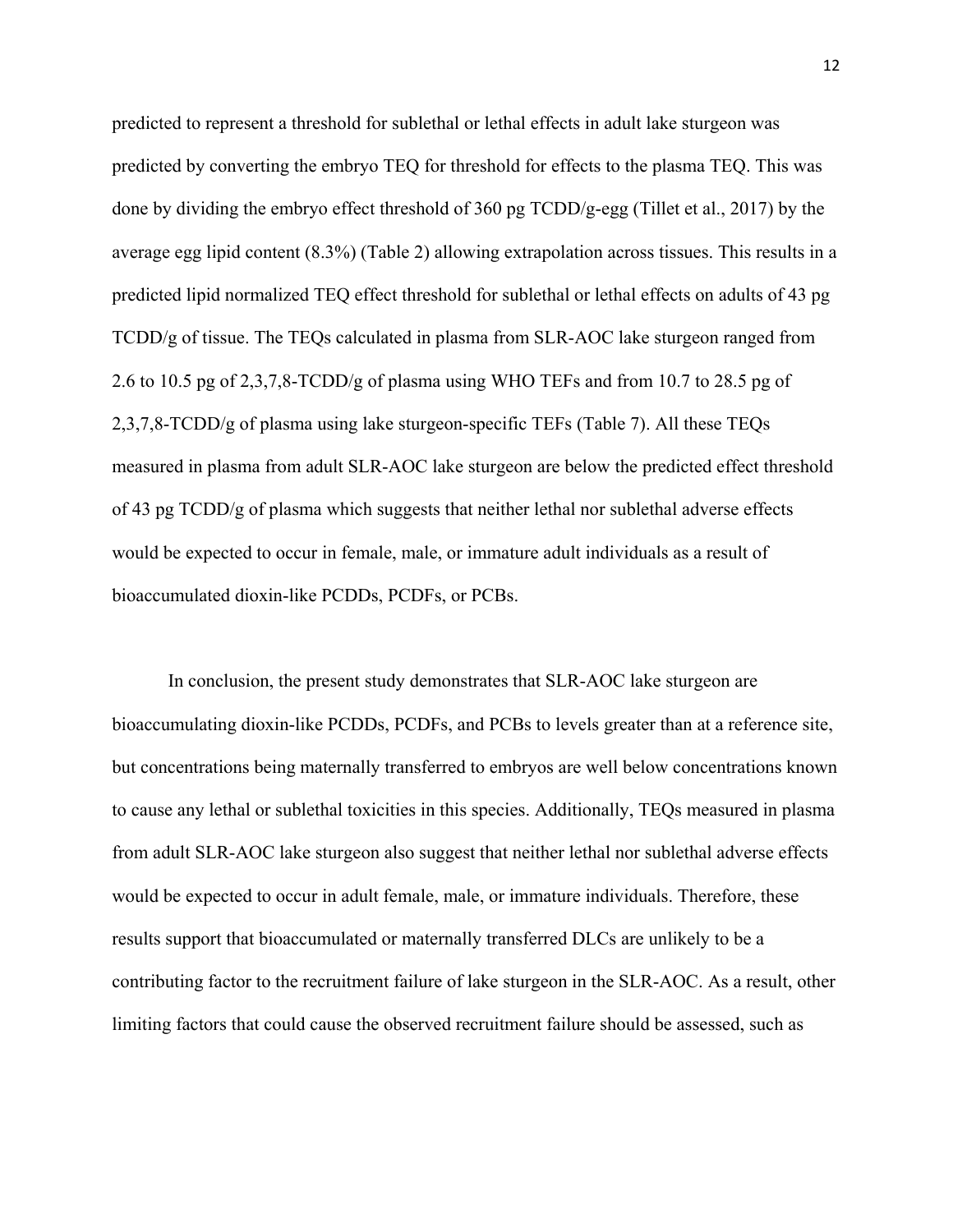potential toxicity from other contaminants of concern, competition or predation from invasive species, habitat suitability, or the extremely long generation time of this species.

#### **REFERENCES**

Auer, N.A., 1996. Importance of habitat and migration to sturgeons with emphasis on lake sturgeon. Can. J. Fish. Aquat. Sci. 53, 152-160.

Crane, J.L., MacDonald, D.D. 2003. Applications of numerical sediment quality targets for assessing sediment quality conditions in a US Great Lakes Area of Concern. Environ. Manag. 32 (1), 128-140.

Denison, M. S.; Nagy, S. R. Activation of the aryl hydrocarbon receptor by structurally diverse exogenous and endogenous chemicals. Annu. Rev. Pharmacol. Toxicol. 2003, 43, 309-334.

Doering JA, Giesy JP, Wiseman S, Hecker M. 2013. Predicting the sensitivity of fishes to dioxin-like compounds: possible role of the aryl hydrocarbon receptor (AhR) ligand binding domain. *Environ Sci Pollut Res* 20(3):1219-1224.

Doering JA, Farmahin R, Wiseman S, Beitel SC, Kennedy SW, Giesy JP, Hecker M. 2015. Differences in activation of aryl hydrocarbon receptors of white sturgeon relative to lake sturgeon are predicted by identities of key amino acids in the ligand binding domain. *Environ Sci Technol* 49:4681-4689.

Doering JA, Farmahin R, Wiseman S, Kennedy S, Giesy JP, Hecker M. 2014. Functionality of aryl hydrocarbon receptors (AhR1 and AhR2) of white sturgeon (Acipenser transmontanus) and implications for the risk assessment of dioxin-like compounds. *Environ Sci Technol* 48:8219- 8226.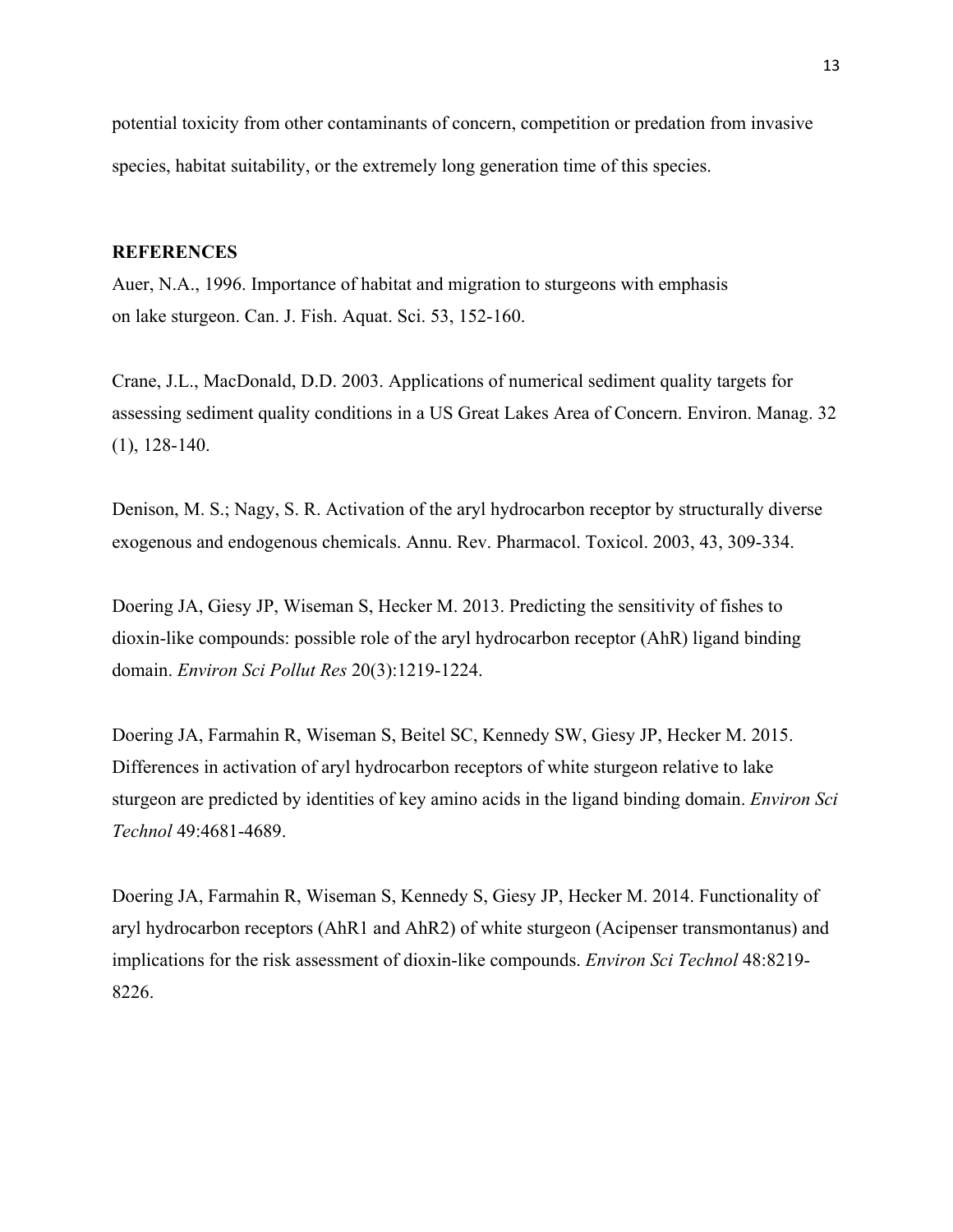Doering JA, Wiseman S, Giesy JP, Hecker M. 2018. A cross species quantitative adverse outcome pathway for activation of the aryl hydrocarbon receptor leading to early life stage mortality in birds and fishes. *Environ Sci Technol* 52(13):7524-7533.

Elonen, G. E.; Spehar, R. L.; Holcombe, G. W.; Johnson, R. D.; Fernandez, J. D.; Erickson, R. J.; Tietge, J. E.; Cook, P. M. (1998). Comparative toxicity of 2,3,7,8-tetrachlorodibenzo-p-dioxin to seven freshwater fish species during early life-stage development. Environ. Toxicol. Chem. 17, 472-483.

EPA (2020). Great Lakes AOCs, St. Louis River, AOC. Link: https://www.epa.gov/great-lakesaocs/st-louis-river-aoc#restoration. Accessed 01-10-2021.

Eisner BK, Doering JA, Beitel SC, Wiseman S, Raine JC, Hecker M. 2016. Cross-species comparison of relative potencies and relative sensitivities of fishes to dibenzo-p-dioxins, dibenzofurans, and polychlorinated biphenyls in vitro. *Environ Toxicol Chem* 35(1):173-181.

Estep, K., VanDeHey, J., Raabe, J., Schmalz, P., Wilfond, D., Piszczeck, P., Borkholder, B. 2020. Genetic origins and diversity of lake sturgeon in the St. Louis River estuary. J. Great Lakes Res. 36, 1028-1035.

Giesy, J.P.; Jones, P.D.; Kannan, K.; Newstead, J.L.; Tillitt, D.E.; Williams, L. L. Effects of chronic dietary exposure to environmentally relevant concentrations to 2,3,7,8 tetrachlorodibenzo-p-dioxin on survival, growth, reproduction and biochemical responses of female rainbow trout (Oncorhynchus mykiss). Aquat. Toxicol. 2002, 59 (1-2), 35−53.

King-Heiden, T. C.; Mehta, V.; Xiong, K. M.; Lanham, K. A.; Antkiewicz, D. S.; Ganser, A.; Heideman, W.; Peterson, R. E. Reproductive and developmental toxicity of dioxin in fish. Mol. Cell. Endocrinol. 2012, 354 (1−2), 121−138.

Lohmann R, Jones KC. 1998. Dioxins and furans in air and deposition: A review of levels, behaviour and processes. Sci Total Environ. 219:53–81.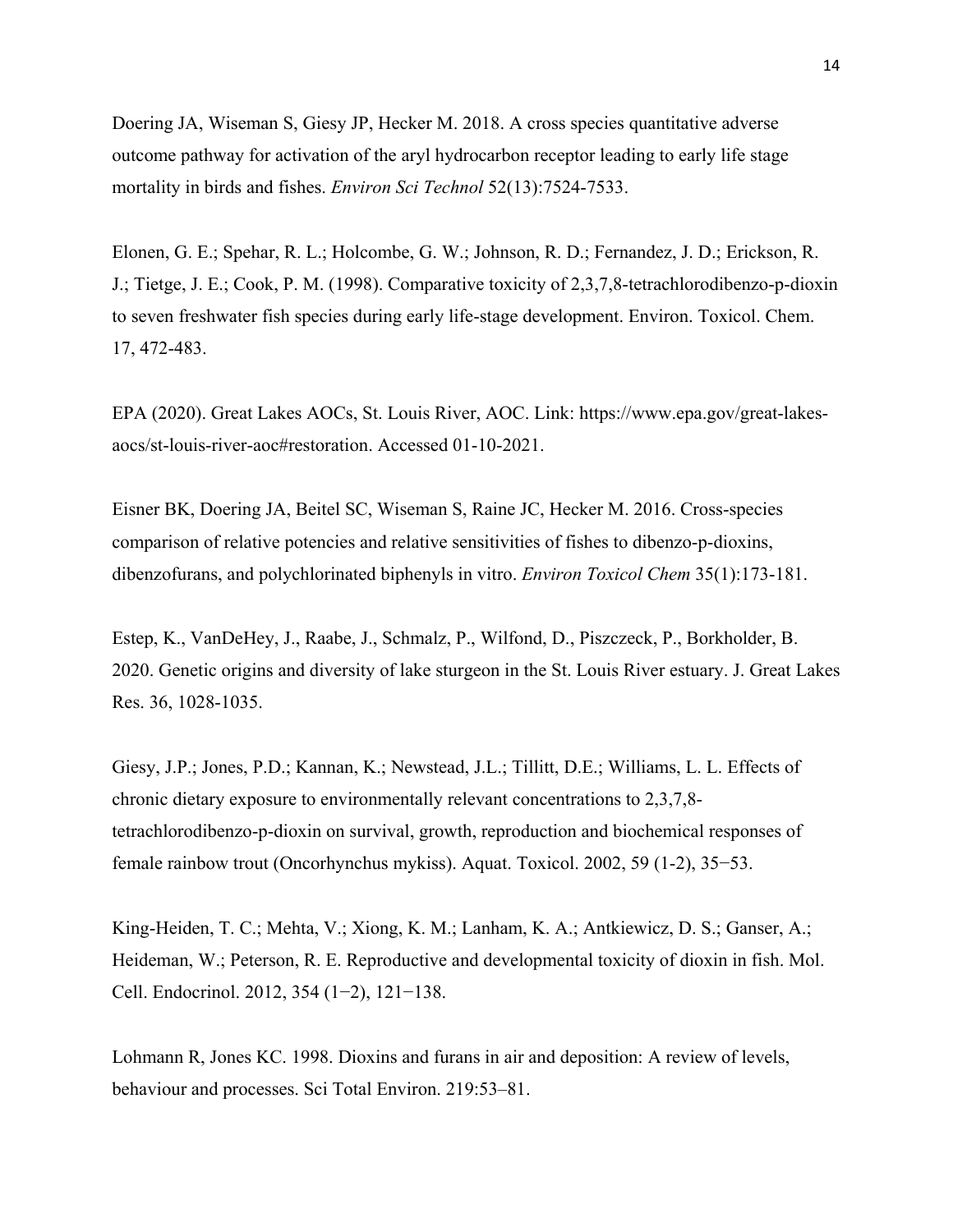Opperhuizen A, Sijm D. 1990. Bioaccumulation and biotransformation of polychlorinated dibenzo-p-dioxins and dibenzofurans in fish. Environ Toxicol Chem 9:175–186.

Schram, S.T., Lindgren, J., Evrard, L.M., 1999. Reintroduction of lake sturgeon in the St. Louis River, Western Lake Superior. North Am. J. Fish. Manag. 19, 815-823.

Spitsbergen, J. M.; Schat, K. A.; Kleeman, J. M.; Peterson, R. E. Interactions of 2,3,7,8 tetrachlorodibenzo-p-dioxin (TCDD) with immune responses of rainbow trout. Vet. Immunol. Immunopathol. 1986, 12 (1−4), 263−280.

Tillitt DE, Buckler JA, Nicks DK, Candrl JS, Claunch RA, Gale RW, Puglis HJ, Little EE, Linbo TL, Baker M. 2017. Sensitivity of lake sturgeon (Acipenser fulvescens) early life stages to 2,3,7,8-tetrachlorodibenzo-p-dioxin and 3,3′,4,4′,5-pentachlorobiphenyl. *Environ Toxicol Chem* 36:988-998.

Tompsett, A. R., Vardy, D. W., Higley, E., Doering, J. A., Allan, M., Liber, K., Giesy, J. P., Hecker, M. (20140. Effects of Columbia River water on early life-stages of white sturgeon (Acipenser transmontanus). Ecotoxicol. Environ. Saf. 101, 23-30.

Walter, G. L.; Jones, P. D.; Giesy, J. P. Pathologic alterations in adult rainbow trout, Oncorhynchus mykiss, exposed to dietary 2,3,7,8tetrachlorodibenzo-p-dioxin. Aquat. Toxicol. 2000, 50, 287−299.

Van den Berg M, Birnbaum L, Bosveld ATC, Brunstrom B, Feeley M, Giesy JP, Hanberg A, Hasegawa R, Kennedy SW, Kubiak T, Larsen JC, van Leeuwen RXR, Liem AKD, Nolt C, Peterson RE, Poellinger L, Safe S, Schrenk D, Tillitt D, Tysklind M, Younes M, Waern F, Aacharewski T. 1998. Toxic equivalency factors (TEFs) for PCBs, PCDDs, PECDFs for human and wildlife. Environ Health Perspect. 106:775–792.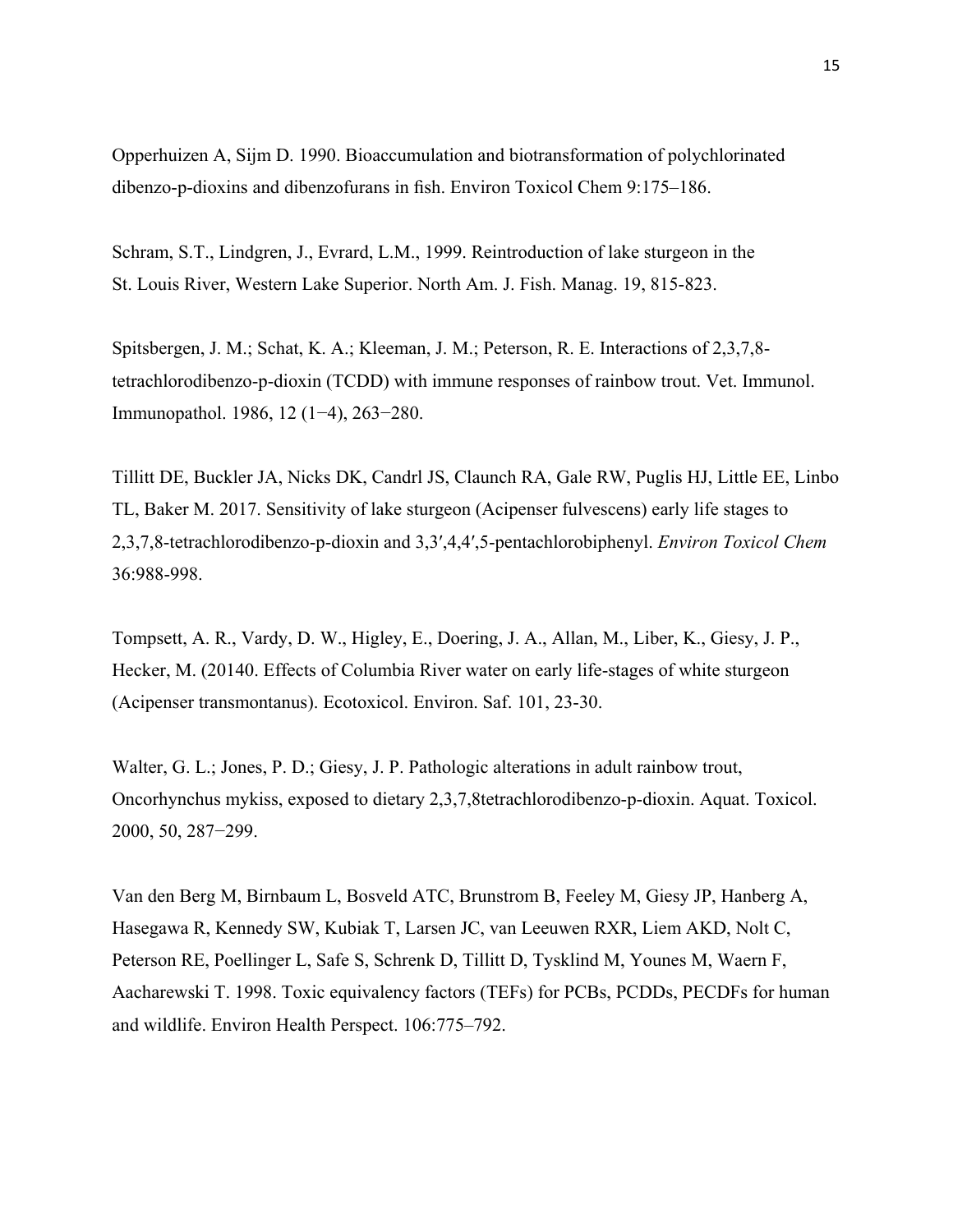| <b>DLC</b>         | <b>WHO</b> Fish   | Lake         | Fold-        |
|--------------------|-------------------|--------------|--------------|
| Congener           | TEFs <sup>a</sup> | Sturgeon     | difference   |
|                    |                   | <b>TEFs</b>  |              |
| <b>PCDDs</b>       |                   |              |              |
| 2,3,7,8-TCDD       | 1.0               | 1.0          | $\mathbf{1}$ |
| $1,2,3,7,8$ -PCDD  | 1.0               | 1.0          | $\mathbf{1}$ |
| 1,2,3,4,7,8-HCDD   | 0.5               | 0.5          | 1            |
| 1,2,3,6,7,8-HCDD   | 0.01              | 0.01         | 1            |
| 1,2,3,7,8,9-HCDD   | 0.01              | 0.01         | $\mathbf 1$  |
| 1,2,3,4,6,7,8-HCDD | 0.01              | 0.01         | 1            |
| <b>PCDFs</b>       |                   |              |              |
| 2,3,7,8-TCDF       | 0.05              | $\mathbf{1}$ | 20           |
| 1,2,3,7,8-PCDF     | 0.05              | 0.5          | 10           |
| 2,3,4,7,8-PCDF     | 0.5               | 2.5          | 5            |
| 1,2,3,4,7,8-HCDF   | 0.1               | $\mathbf{1}$ | 10           |
| 1,2,3,6,7,8-HCDF   | 0.1               | $\mathbf{1}$ | 10           |
| 1,2,3,7,8,9-HCDF   | 0.1               | $\mathbf{1}$ | 10           |
| 2,3,4,6,7,8-HCDF   | 0.1               | $\mathbf{1}$ | 10           |
| 1,2,3,4,6,7,8-HCDF | 0.01              | 0.1          | 10           |
| 1,2,3,4,7,8,9-HCDF | 0.01              | 0.1          | 10           |
| Non-ortho PCBs     |                   |              |              |
| <b>PCB 77</b>      | 0.0001            | 0.05         | 500          |
| <b>PCB 81</b>      | 0.0005            | 0.1          | 200          |
| <b>PCB 126</b>     | 0.005             | 0.1          | 20           |
| <b>PCB 169</b>     | 0.00005           | 0.01         | 200          |

**Table 1.** Comparison of WHO TEFs for fish and TEFs specific for lake sturgeon.

<sup>a</sup> TEFs as shown previously (Van den Berg et al., 1998).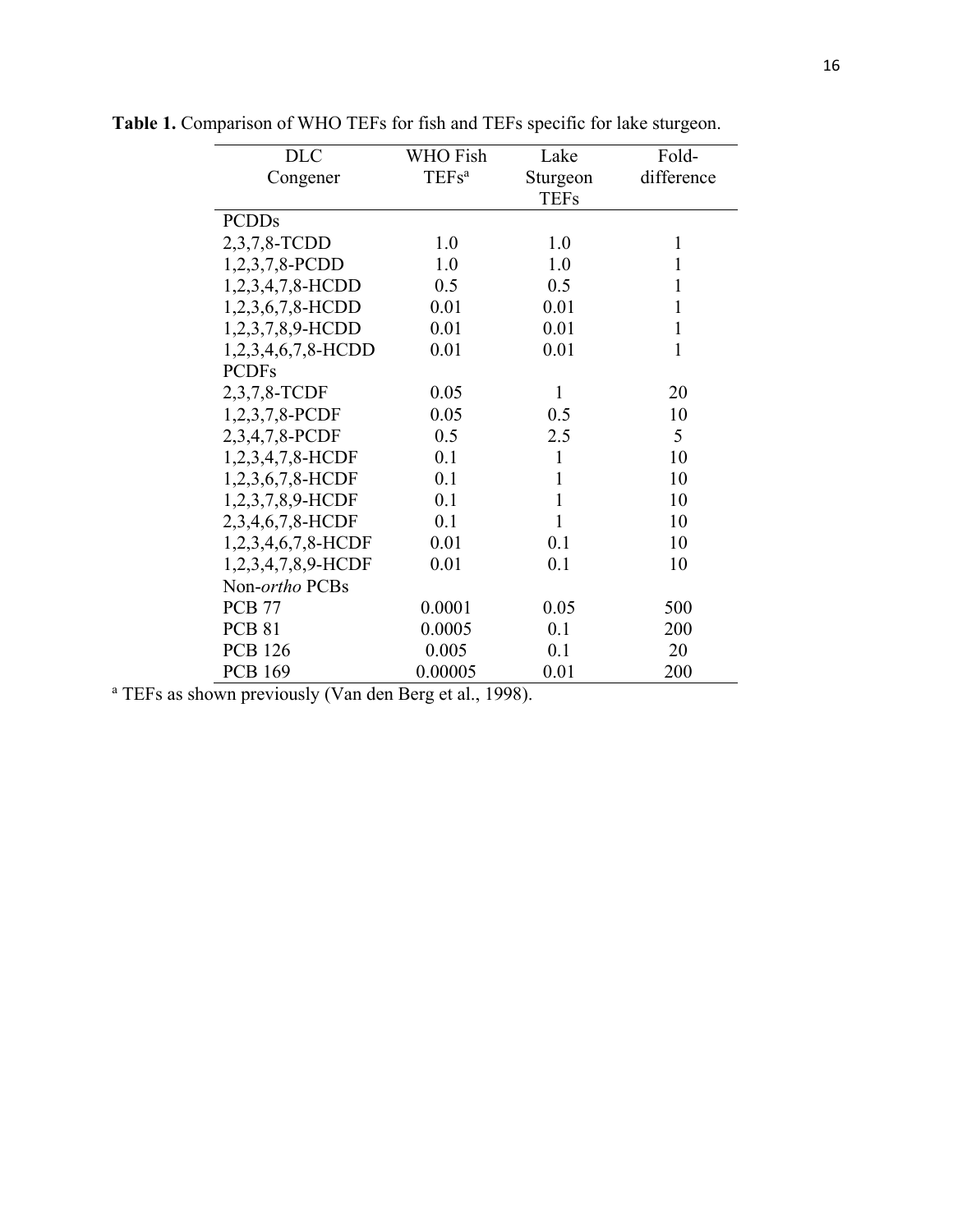| Analyte               | 2017           |          | 2018     |          |          | 2019     |          |
|-----------------------|----------------|----------|----------|----------|----------|----------|----------|
|                       | Female 1       | Female 1 | Female 2 | Female 3 | Female 1 | Female 2 | Female 3 |
| Lipid $(\% )$         | $\overline{4}$ | 9        | 11       | 10       | 8        | 8        | 8        |
| <b>PCDDs</b>          |                |          |          |          |          |          |          |
| 2,3,7,8-TCDD          |                |          |          | 0.4      |          |          |          |
| 1,2,3,7,8-PCDD        |                |          |          |          |          |          |          |
| 1,2,3,4,7,8-HCDD      |                |          |          |          |          |          |          |
| 1,2,3,6,7,8-HCDD      |                |          |          |          |          |          |          |
| 1,2,3,7,8,9-HCDD      |                |          |          |          |          |          |          |
| $1,2,3,4,6,7,8$ -HCDD |                |          |          | 0.6      |          |          |          |
| <b>PCDFs</b>          |                |          |          |          |          |          |          |
| 2,3,7,8-TCDF          |                | 2.7      |          | 8.1      |          |          | 3.9      |
| 1,2,3,7,8-PCDF        |                | 2.2      |          |          | 0.7      |          |          |
| 2,3,4,7,8-PCDF        |                |          |          |          |          |          |          |
| 1,2,3,4,7,8-HCDF      |                | 2.5      |          |          |          |          |          |
| 1,2,3,6,7,8-HCDF      | 18.0           | 21.0     |          | 58.0     |          |          |          |
| 1,2,3,7,8,9-HCDF      |                |          |          |          |          |          |          |
| 2,3,4,6,7,8-HCDF      |                |          |          |          |          |          |          |
| 1,2,3,4,6,7,8-HCDF    | 1.7            |          |          |          |          |          |          |
| 1,2,3,4,7,8,9-HCDF    |                |          |          |          |          |          |          |
| Non-ortho PCBs        |                |          |          |          |          |          |          |
| <b>PCB 77</b>         | 58.0           | 41.0     |          |          | 54.8     | 10.1     | 10.2     |
| <b>PCB 81</b>         |                |          |          |          |          |          |          |
| <b>PCB</b> 126        | 24.0           | 91.0     | 120.0    |          |          |          |          |
| <b>PCB 169</b>        |                |          |          |          |          | 6.2      | 8.8      |

Table 2. DLCs measured in eggs (pg DLC/g egg) collected from SLR-AOC lake sturgeon in 2017, 2018, and 2019.<sup>a</sup>

<sup>a</sup> DLCs that were not detected in eggs are left blank. Detection limit was 1 pg/g-egg for PCDD/PCDFs and 5 pg/g-egg for PCBs.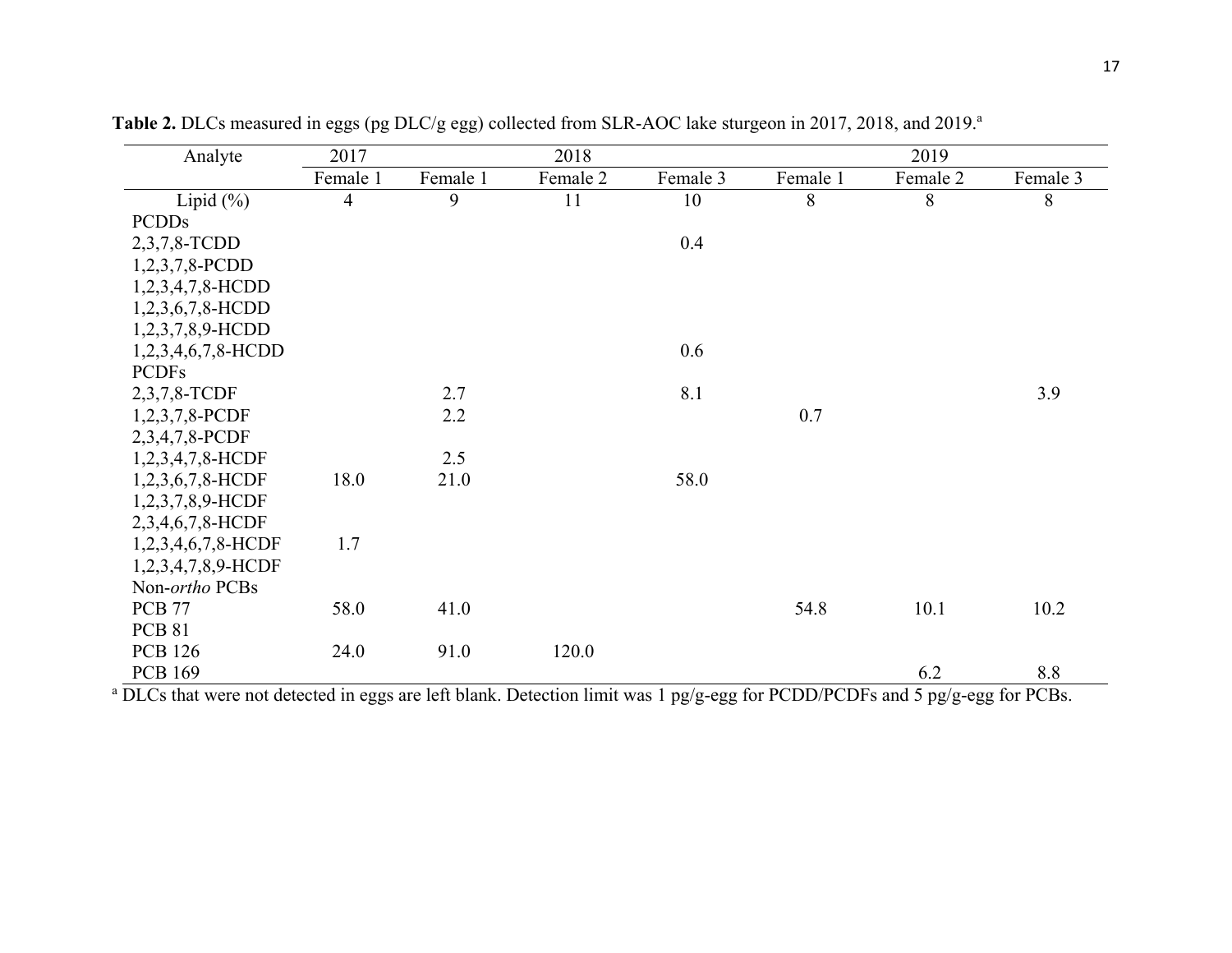|      |                 |     | Year Individual WHO TEQ Lake Sturgeon-specific TEQ |
|------|-----------------|-----|----------------------------------------------------|
| 2017 | Female 1        | 5.4 | 33.7                                               |
| 2018 | <b>Female 1</b> | 6.3 | 46.2                                               |
|      | Female 2        | 4.2 | 23.5                                               |
|      | Female 3        | 9.0 | 76.8                                               |
| 2019 | Female 1        | 2.9 | 10.6                                               |
|      | Female 2        | 3.2 | 10.3                                               |
|      | Female 3        | 3.9 | 12.8                                               |

**Table 3.** TEQs of SLR-AOC lake sturgeon eggs calculated using WHO TEFs or lake sturgeonspecific TEFs show as pg of 2,3,7,8-TCDD/g of egg.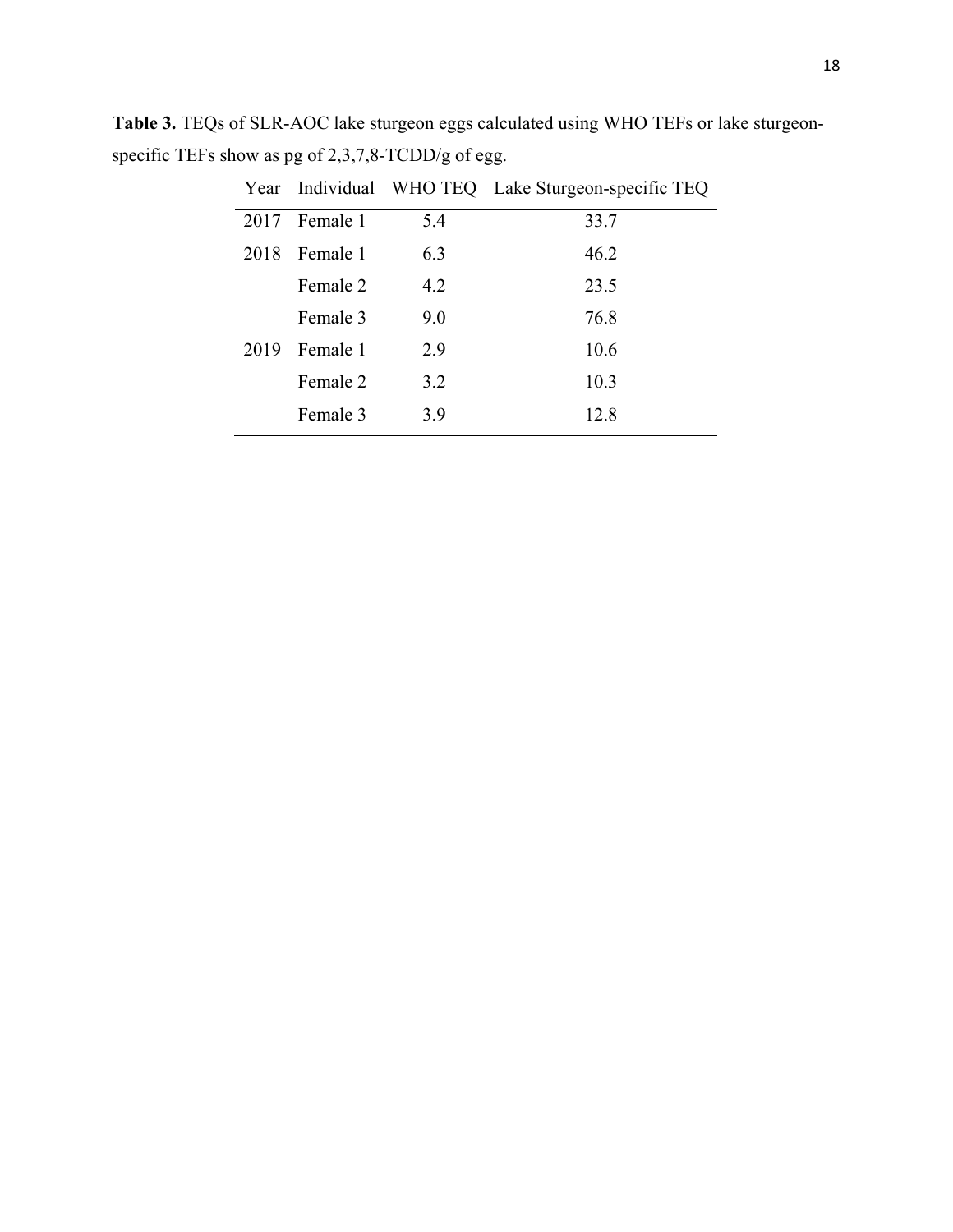

TEQ (pg TCDD equivalents/g-egg)

**Figure 1.** TEQs of SLR-AOC lake sturgeon eggs calculated using WHO TEFs (A) or lake sturgeon-specific TEFs (B) relative to predicted mortality response curve (open circles connected by curved dotted line). Lowest observed effect concentration (LOEC) in lake sturgeon following laboratory toxicity testing is shown (vertical dotted line) (Tillitt et al., 2017). TEQs calculated for lake sturgeon eggs from a healthy population is shown as a reference (Tillitt et al., 2017).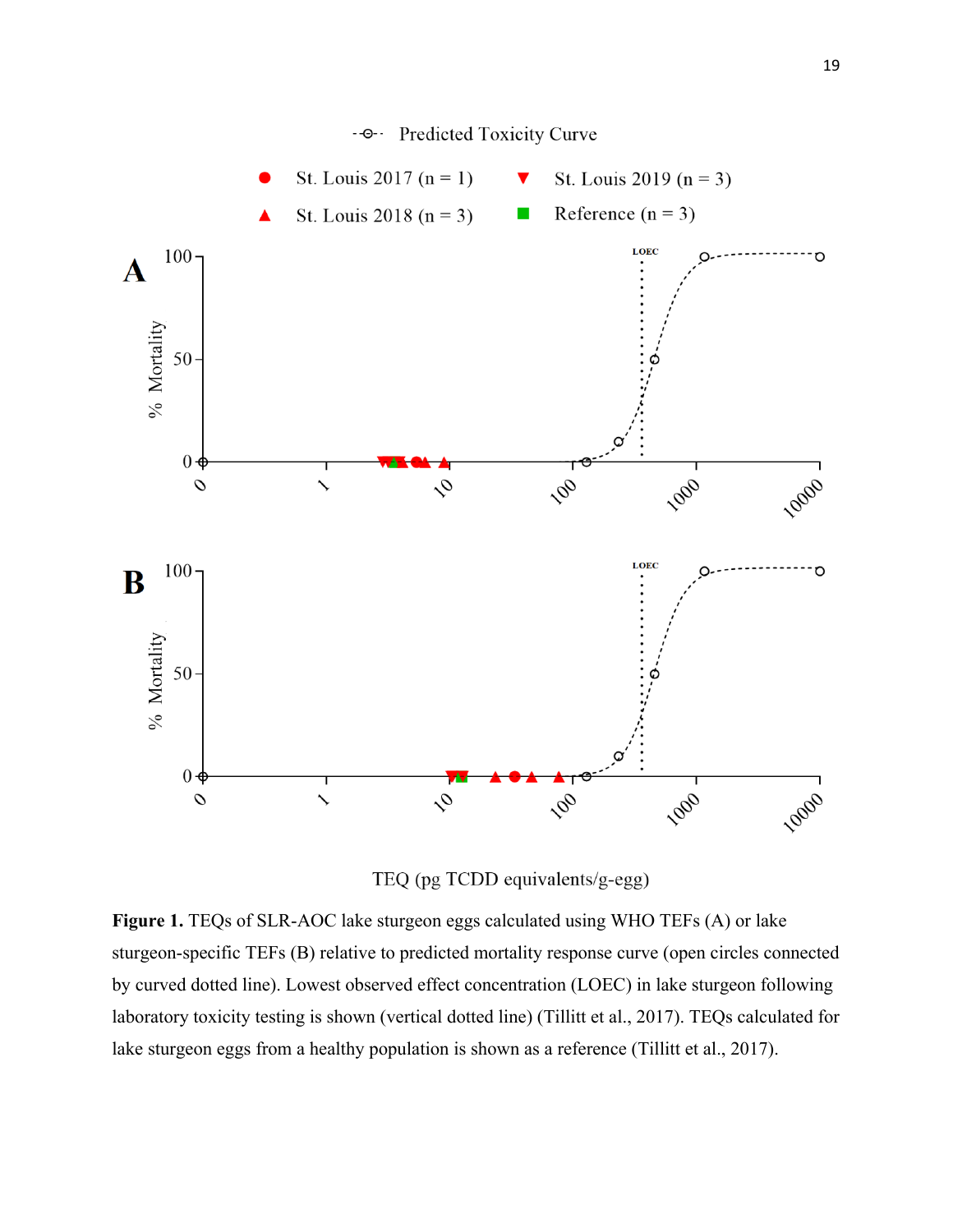| Analyte               | 2018     | 2019     |          |          |                       |                       |  |  |
|-----------------------|----------|----------|----------|----------|-----------------------|-----------------------|--|--|
|                       | Female 1 | Female 1 | Female 2 | Female 3 | Female 4 <sup>b</sup> | Female 5 <sup>b</sup> |  |  |
| Lipid $(\%)$          | 1.2      | 1.3      | 1.3      | 1.3      | 1.3                   | 1.3                   |  |  |
| <b>PCDDs</b>          |          |          |          |          |                       |                       |  |  |
| 2,3,7,8-TCDD          |          |          |          |          |                       | 2.6                   |  |  |
| 1,2,3,7,8-PCDD        |          |          |          |          |                       | 4.6                   |  |  |
| 1,2,3,4,7,8-HCDD      |          |          |          |          |                       |                       |  |  |
| 1,2,3,6,7,8-HCDD      |          |          |          |          |                       |                       |  |  |
| 1,2,3,7,8,9-HCDD      |          |          |          |          |                       |                       |  |  |
| $1,2,3,4,6,7,8$ -HCDD |          |          |          |          |                       |                       |  |  |
| <b>PCDFs</b>          |          |          |          |          |                       |                       |  |  |
| 2,3,7,8-TCDF          | 1.3      | 3.3      |          |          |                       |                       |  |  |
| $1,2,3,7,8$ -PCDF     |          |          |          |          |                       |                       |  |  |
| 2,3,4,7,8-PCDF        |          |          |          |          |                       | 2.5                   |  |  |
| 1,2,3,4,7,8-HCDF      |          |          |          |          |                       | 2.5                   |  |  |
| 1,2,3,6,7,8-HCDF      | 9.0      |          |          |          |                       | 2.2                   |  |  |
| 1,2,3,7,8,9-HCDF      |          |          |          |          |                       |                       |  |  |
| 2,3,4,6,7,8-HCDF      |          |          |          |          |                       | 2.8                   |  |  |
| 1,2,3,4,6,7,8-HCDF    | 0.6      |          | 3.4      |          |                       | 4.1                   |  |  |
| 1,2,3,4,7,8,9-HCDF    |          |          |          |          |                       |                       |  |  |
| Non-ortho PCBs        |          |          |          |          |                       |                       |  |  |
| <b>PCB 77</b>         |          |          |          |          |                       |                       |  |  |
| <b>PCB 81</b>         |          |          |          |          |                       |                       |  |  |
| <b>PCB 126</b>        |          |          |          |          |                       |                       |  |  |
| <b>PCB 169</b>        |          |          |          |          |                       |                       |  |  |

Table 4. DLCs measured in plasma (pg DLC/g plasma) collected from female SLR-AOC lake sturgeon in 2018 and 2019.<sup>a</sup>

<sup>a</sup> DLCs that were not detected in plasma are left blank. Detection limit was 1 pg/g-egg for PCDD/PCDFs and 5 pg/g-egg for PCBs.

<sup>b</sup> Plasma sample, but no egg sample, collected from these individuals.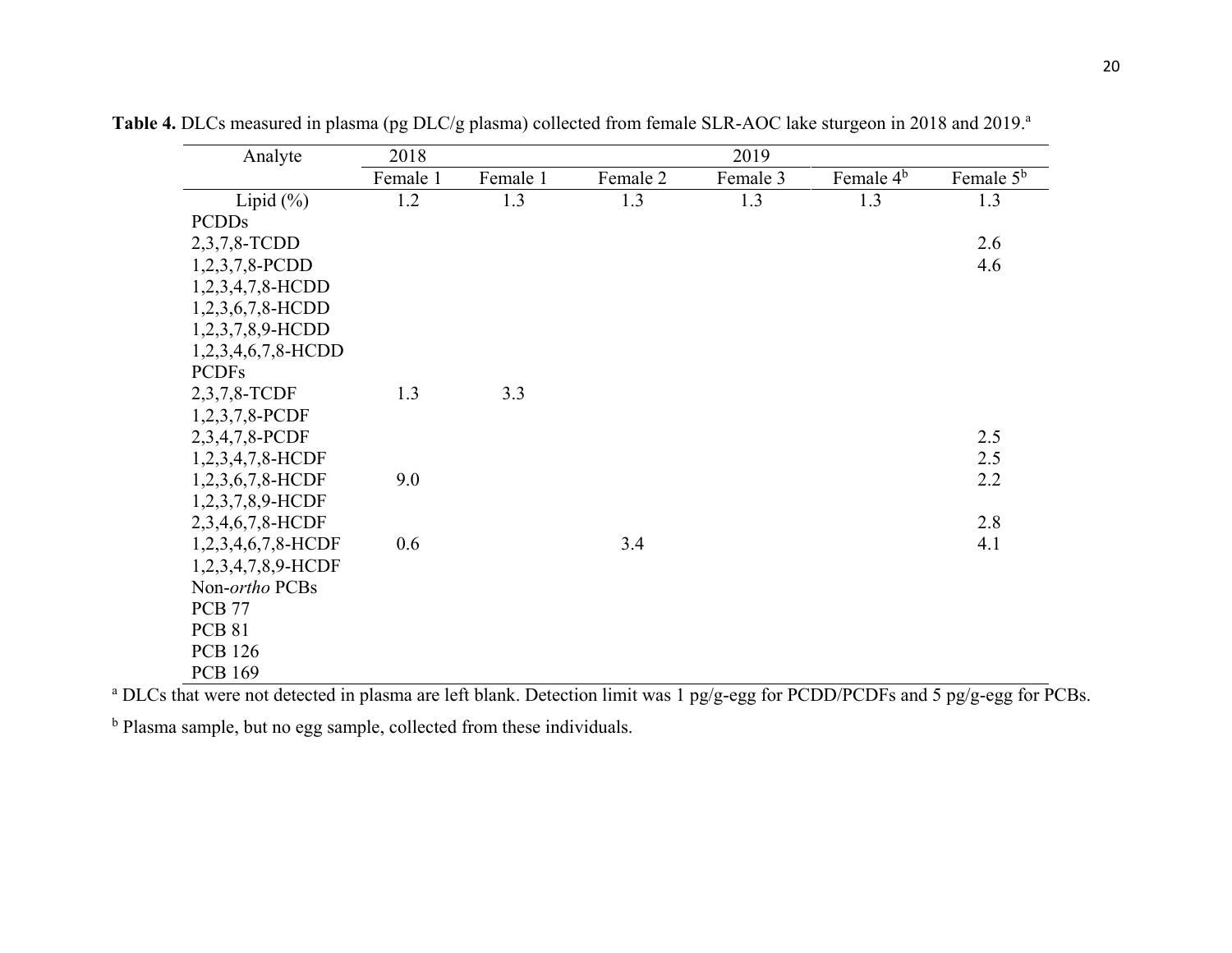| Analyte             | 2018   |        |  |  |  |
|---------------------|--------|--------|--|--|--|
|                     | Male 1 | Male 2 |  |  |  |
| Lipid $(\%)$        | 1.5    | 1.1    |  |  |  |
| <b>PCDDs</b>        |        |        |  |  |  |
| 2,3,7,8-TCDD        |        |        |  |  |  |
| 1,2,3,7,8-PCDD      |        |        |  |  |  |
| $1,2,3,4,7,8-HCDD$  |        |        |  |  |  |
| $1,2,3,6,7,8$ -HCDD |        |        |  |  |  |
| 1,2,3,7,8,9-HCDD    |        |        |  |  |  |
| 1,2,3,4,6,7,8-HCDD  |        |        |  |  |  |
| <b>PCDFs</b>        |        |        |  |  |  |
| 2,3,7,8-TCDF        | 0.5    | 0.6    |  |  |  |
| 1,2,3,7,8-PCDF      |        |        |  |  |  |
| 2,3,4,7,8-PCDF      |        |        |  |  |  |
| 1,2,3,4,7,8-HCDF    |        |        |  |  |  |
| 1,2,3,6,7,8-HCDF    | 4.3    | 5.3    |  |  |  |
| 1,2,3,7,8,9-HCDF    |        |        |  |  |  |
| 2,3,4,6,7,8-HCDF    |        |        |  |  |  |
| 1,2,3,4,6,7,8-HCDF  |        |        |  |  |  |
| 1,2,3,4,7,8,9-HCDF  |        |        |  |  |  |
| Non-ortho PCBs      |        |        |  |  |  |
| <b>PCB 77</b>       |        |        |  |  |  |
| <b>PCB 81</b>       |        |        |  |  |  |
| <b>PCB</b> 126      | 18     | 14     |  |  |  |
| <b>PCB 169</b>      |        |        |  |  |  |

Table 5. DLCs measured in plasma (pg DLC/g plasma) collected from male SLR-AOC lake sturgeon in 2018.<sup>a</sup>

<sup>a</sup> DLCs that were not detected in plasma are left blank. Detection limit was 1 pg/g-egg for PCDD/PCDFs and 5 pg/g-egg for PCBs.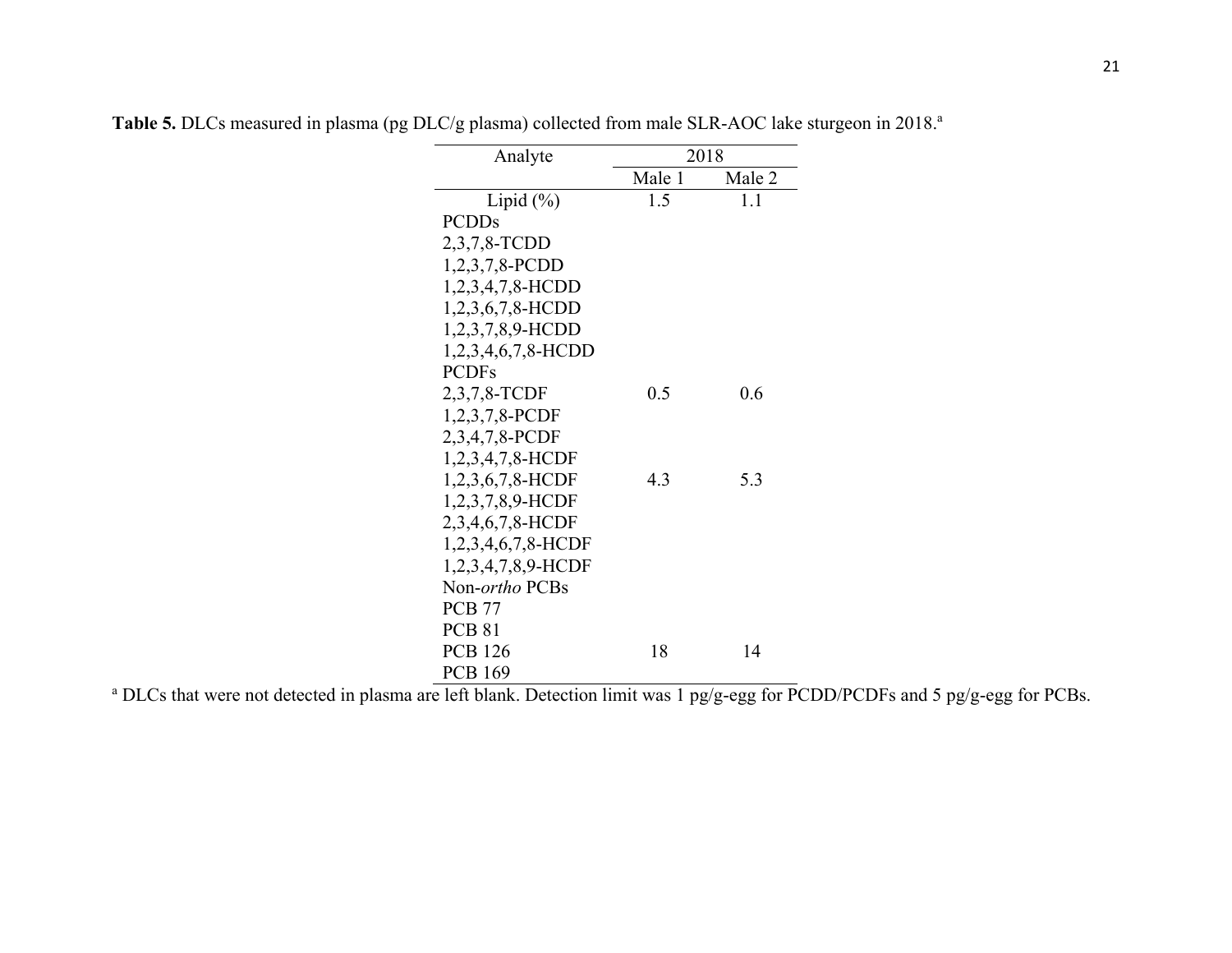**Table 6.** DLCs measured in plasma (pg DLC/g plasma) collected from SLR-AOC lake sturgeon in 2018 and 2019 that could not be sexed. a

| Analyte               |        | 2018   |        |        |        |        | 2019   |        |        |        |
|-----------------------|--------|--------|--------|--------|--------|--------|--------|--------|--------|--------|
|                       | Fish 1 | Fish 2 | Fish 3 | Fish 1 | Fish 2 | Fish 3 | Fish 4 | Fish 5 | Fish 6 | Fish 7 |
| Lipid $(\%)$          | 0.7    | 0.5    | 0.6    | 0.6    | 0.6    | 0.6    | 0.6    | 0.6    | 0.6    | 0.6    |
| <b>PCDDs</b>          |        |        |        |        |        |        |        |        |        |        |
| 2,3,7,8-TCDD          |        |        |        |        |        |        |        |        |        |        |
| $1,2,3,7,8$ -PCDD     |        |        |        |        |        |        |        |        |        |        |
| 1,2,3,4,7,8-HCDD      |        |        |        |        |        |        |        |        |        |        |
| 1,2,3,6,7,8-HCDD      |        |        |        |        |        |        |        |        |        |        |
| 1,2,3,7,8,9-HCDD      |        |        |        |        |        |        |        |        |        |        |
| 1,2,3,4,6,7,8-HCDD    |        |        |        | 1.6    |        |        |        |        |        |        |
| <b>PCDFs</b>          |        |        |        |        |        |        |        |        |        |        |
| 2,3,7,8-TCDF          | 0.7    |        |        | 2.3    | 3      |        | 3.7    | 3.1    | 3.2    | 2.9    |
| 1,2,3,7,8-PCDF        |        |        |        |        |        |        |        |        |        |        |
| 2,3,4,7,8-PCDF        |        |        |        |        |        |        |        |        |        |        |
| 1,2,3,4,7,8-HCDF      |        |        |        |        |        |        |        |        |        |        |
| 1,2,3,6,7,8-HCDF      | 3.0    | 2.3    | 2.8    |        | 0.7    | 0.9    |        |        |        | 0.9    |
| 1,2,3,7,8,9-HCDF      |        |        |        |        |        |        |        |        |        |        |
| 2,3,4,6,7,8-HCDF      |        |        |        |        |        |        |        |        |        |        |
| $1,2,3,4,6,7,8$ -HCDF |        |        |        |        |        |        |        |        |        |        |
| 1,2,3,4,7,8,9-HCDF    |        |        |        |        |        |        |        |        |        |        |
| Non-ortho PCBs        |        |        |        |        |        |        |        |        |        |        |
| <b>PCB 77</b>         | 6.8    |        |        |        |        |        |        |        |        |        |
| <b>PCB 81</b>         |        |        |        |        |        |        |        |        |        |        |
| <b>PCB 126</b>        | 11     | 24     | 14     |        |        |        |        |        |        |        |
| <b>PCB 169</b>        |        |        |        |        |        |        |        |        |        |        |

<sup>a</sup> DLCs that were not detected in plasma are left blank. Detection limit was 1 pg/g-egg for PCDD/PCDFs and 5 pg/g-egg for PCBs.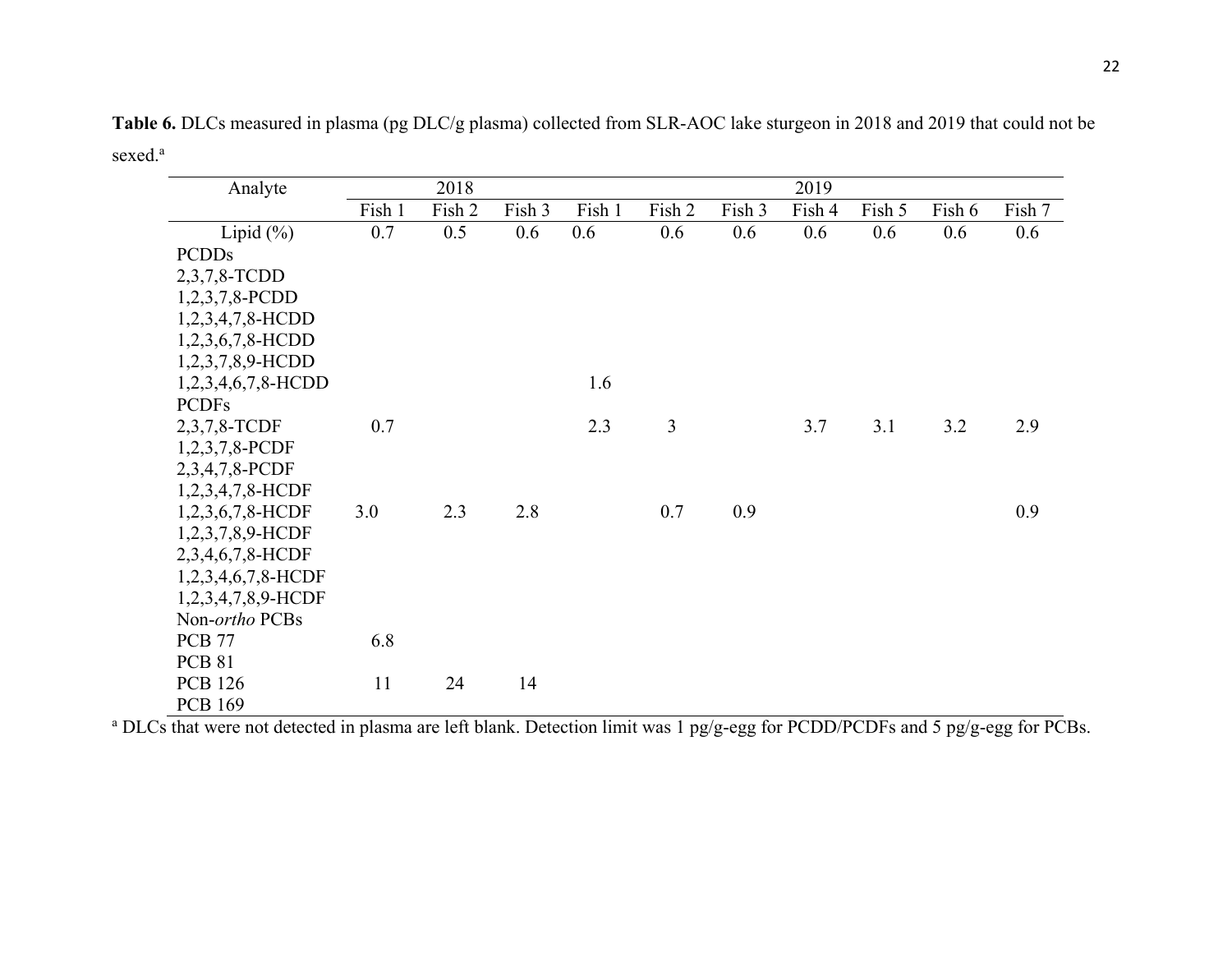| Year | Individual |     | WHO TEQ | Lake Sturgeon-specific TEQ |        |  |
|------|------------|-----|---------|----------------------------|--------|--|
|      |            | Egg | Plasma  | Egg                        | Plasma |  |
| 2017 | Female 1   | 1.4 |         | 8.4                        |        |  |
| 2018 | Female 1   | 0.7 | 3.7     | 5.1                        | 16.9   |  |
|      | Female 2   | 0.4 | 0.9     | 2.1                        | 7.7    |  |
|      | Female 3   | 0.9 |         | 7.7                        |        |  |
|      | Male 1     |     | 2.6     |                            | 10.7   |  |
|      | Male 2     |     | 3.7     |                            | 15.3   |  |
|      | Fish 1     |     | 5.5     |                            | 20.9   |  |
|      | Fish 2     |     | 7.3     |                            | 29.3   |  |
|      | Fish 3     |     | 5.9     |                            | 22.7   |  |
| 2019 | Female 1   | 0.4 | 4.7     | 1.3                        | 13.9   |  |
|      | Female 2   | 0.4 | 1.3     | 10.5                       | 28.5   |  |
|      | Female 3   | 0.5 | 4.6     | 1.6                        | 15.0   |  |
|      | Female 4   |     | 3.7     |                            | 11.5   |  |
|      | Female 5   |     | 6.8     |                            | 22.8   |  |
|      | Fish 1     |     | 5.9     |                            | 20.5   |  |
|      | Fish 2     |     | 5.3     |                            | 21.4   |  |
|      | Fish 3     |     | 6.8     |                            | 22.5   |  |
|      | Fish 4     |     | 7.3     |                            | 26.3   |  |
|      | Fish 5     |     | 7.4     |                            | 26.7   |  |
|      | Fish 6     |     | 7.9     |                            | 24.2   |  |
|      | Fish 7     |     | 6.7     |                            | 24.9   |  |

**Table 7.** TEQs of SLR-AOC lake sturgeon plasma calculated using WHO TEFs or lake sturgeon-specific TEFs show as lipid normalized pg of 2,3,7,8-TCDD/g of plasma or egg.